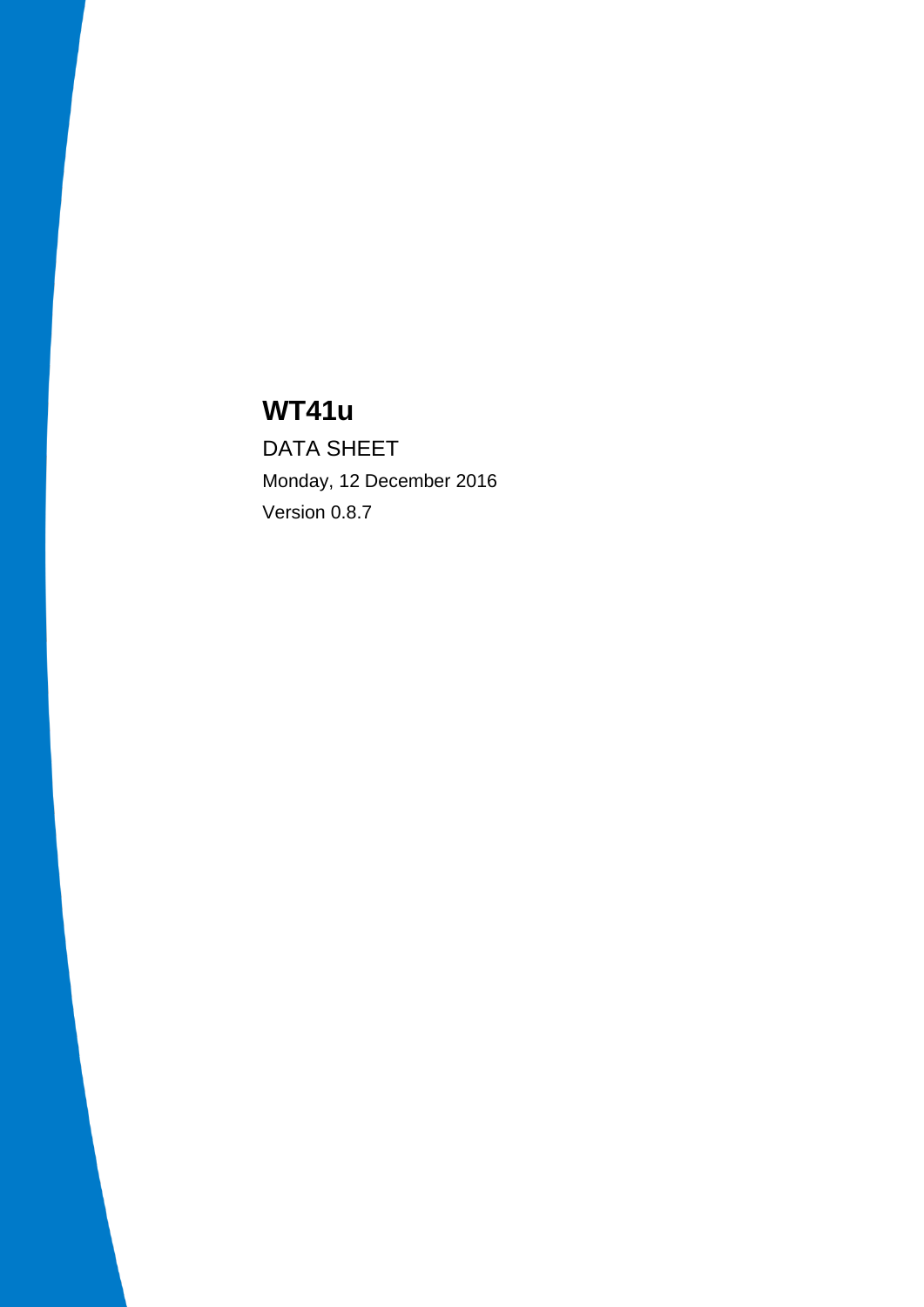## **VERSION HISTORY**

| <b>Version</b> | <b>Comment</b>                                                             |
|----------------|----------------------------------------------------------------------------|
| 0.8            | First version                                                              |
| 0.8.1          | Table reformatting, value updates etc.                                     |
| 0.8.2          | Replaced "Bluecore4" with "chipset", added ordering codes                  |
| 0.8.3          | Rest of table reformatting, added antenna & connector dimension drawings   |
| 0.8.4          | Added current consumption, RF characteristics                              |
| 0.8.5          | Added certification texts                                                  |
| 0.8.6          | Added current consumption results, edit TX power variation over VDD range. |
| 0.8.7          | Slight edits to specifications                                             |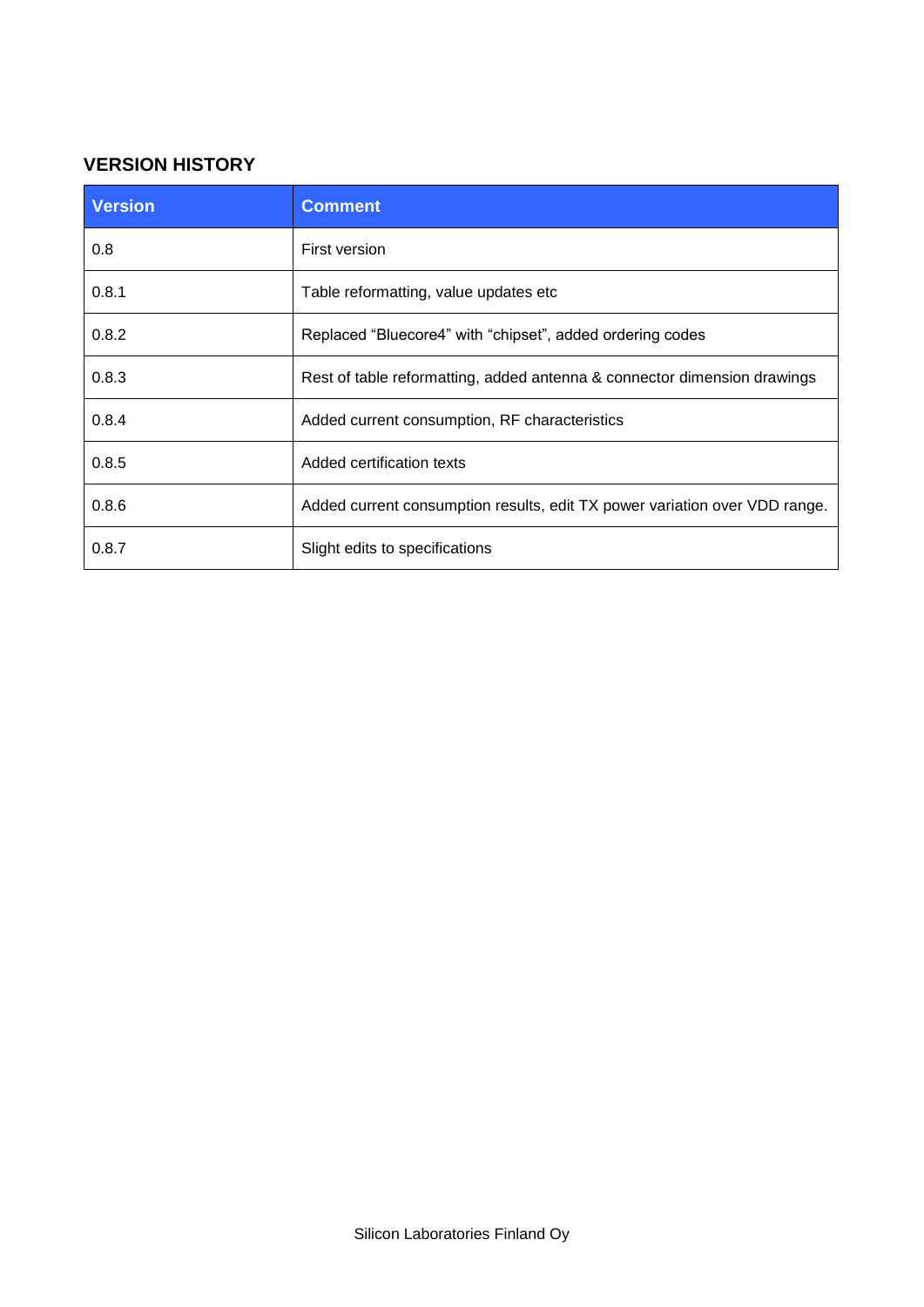## **TABLE OF CONTENTS**

| 1              |     |       |  |  |  |  |
|----------------|-----|-------|--|--|--|--|
| 2              |     |       |  |  |  |  |
| 3              |     |       |  |  |  |  |
|                | 3.1 |       |  |  |  |  |
|                | 3.2 |       |  |  |  |  |
|                | 3.3 |       |  |  |  |  |
|                |     | 3.3.1 |  |  |  |  |
|                |     | 3.3.2 |  |  |  |  |
|                | 3.4 |       |  |  |  |  |
|                | 3.5 |       |  |  |  |  |
|                | 3.6 |       |  |  |  |  |
|                | 3.7 |       |  |  |  |  |
| 4              |     |       |  |  |  |  |
| 5              |     |       |  |  |  |  |
| 6              |     |       |  |  |  |  |
|                | 6.1 |       |  |  |  |  |
|                | 6.2 |       |  |  |  |  |
|                | 6.3 |       |  |  |  |  |
| $\overline{7}$ |     |       |  |  |  |  |
|                | 7.1 |       |  |  |  |  |
|                | 7.2 |       |  |  |  |  |
|                | 7.3 |       |  |  |  |  |
|                | 7.4 |       |  |  |  |  |
|                | 7.5 |       |  |  |  |  |
|                | 7.6 |       |  |  |  |  |
|                | 7.7 |       |  |  |  |  |
|                | 7.8 |       |  |  |  |  |
|                | 7.9 |       |  |  |  |  |
| 8              |     |       |  |  |  |  |
| 9              |     |       |  |  |  |  |
|                | 9.1 |       |  |  |  |  |
|                | 9.2 |       |  |  |  |  |
|                | 9.3 |       |  |  |  |  |
|                | 9.4 |       |  |  |  |  |
|                | 9.5 |       |  |  |  |  |
|                | 9.6 |       |  |  |  |  |
|                | 9.7 |       |  |  |  |  |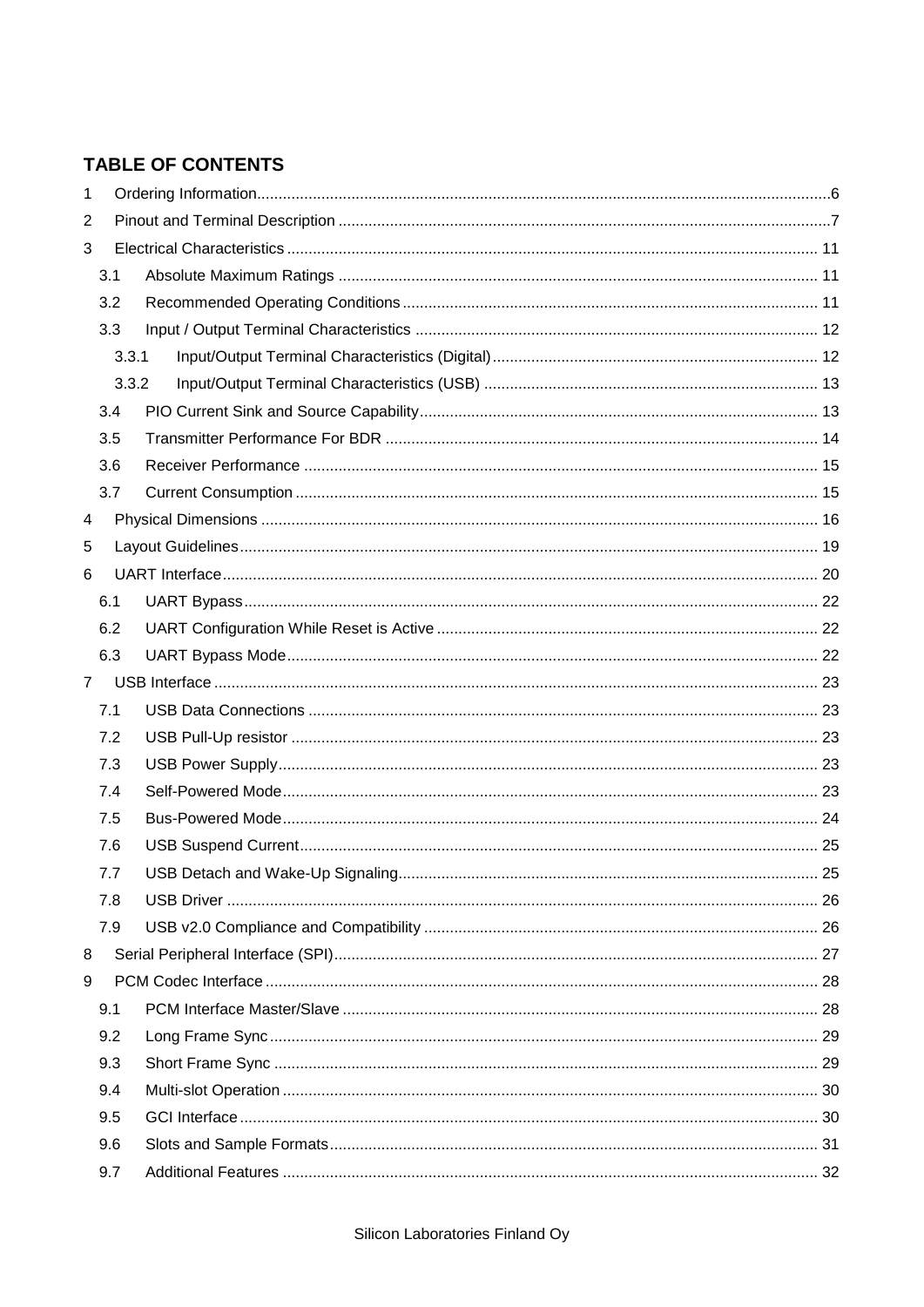| 9.8             |        |  |
|-----------------|--------|--|
| 9.9             |        |  |
| 10              |        |  |
| 10.1            |        |  |
| 11              |        |  |
| 11.1            |        |  |
| 12 <sup>2</sup> |        |  |
| 12.1            |        |  |
| 12.2            |        |  |
| 12.3            |        |  |
|                 | 12.3.1 |  |
| 12.4            |        |  |
| 12.5            |        |  |
| 12.6            |        |  |
| 12.7            |        |  |
|                 |        |  |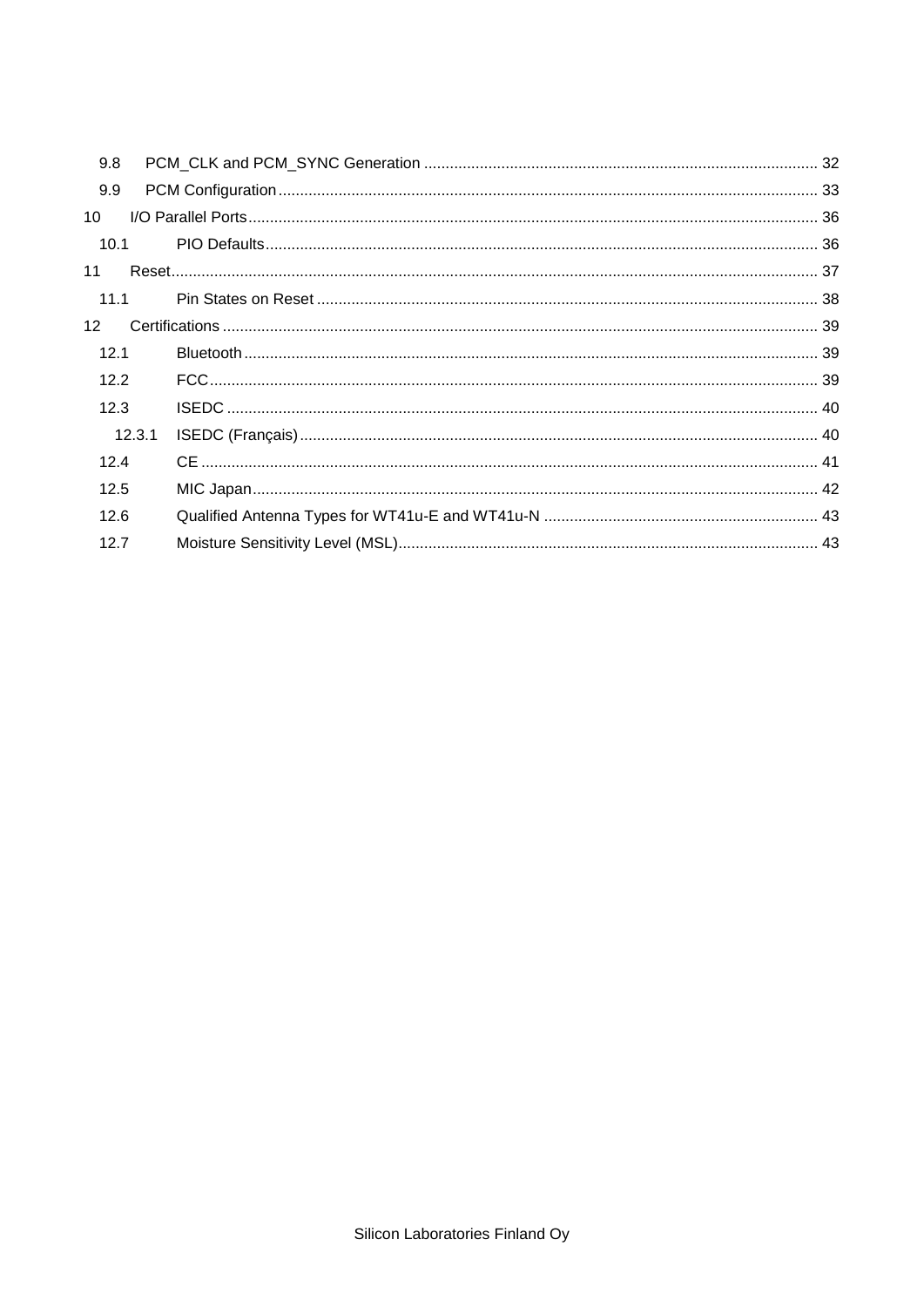#### **DESCRIPTION**

WT41u is a long range class 1, Bluetooth® 2.1 + EDR module. WT41u is a highly integrated and sophisticated Bluetooth<sup>®</sup> module, containing all the necessary elements from Bluetooth® radio and a fully implemented protocol stack. Therefore WT41u provides an ideal solution for developers who want to integrate Bluetooth® wireless technology into their design with limited knowledge of Bluetooth® and RF technologies. WT41u is optimized for long range applications is available with an integrated chip antenna, an RF pin for a custom on-board antenna or a U.FL connector for an external 2dBi dipole antenna.

By default WT41u module is equipped with powerful and easy-to-use iWRAP firmware. iWRAP enables users to access Bluetooth® functionality with simple ASCII commands delivered to the module over serial interface - it's just like a Bluetooth® modem.

#### **APPLICATIONS**:

- Hand held terminals
- Industrial devices
- Point-of-Sale systems
- PCs
- Personal Digital Assistants (PDAs)
- Computer Accessories
- Access Points
- Automotive Diagnostics Units

#### **FEATURES:**

- Fully Qualified Bluetooth v2.1 + EDR end product
- CE qualified
- Full modular certification for FCC and IC
- MIC Japan compatibility fully tested with ARIB STD-T66
- TX power : 17 dBm
- RX sensitivity : -94 dBm
- Integrated chip antenna, RF pin or U.FL antenna connector
- Class 1, range up to 650 meters with chip antenna or up to 1km with an external dipole
- Industrial temperature range from  $-40^{\circ}$ C to  $+85^{\circ}$ C
- RoHS Compliant
- USB interface (USB 2.0 compatible)
- UART with bypass mode
- 6 x GPIO
- $\bullet$  1 x 8-bit AIO
- Integrated iWRAPTM Bluetooth stack or HCI firmware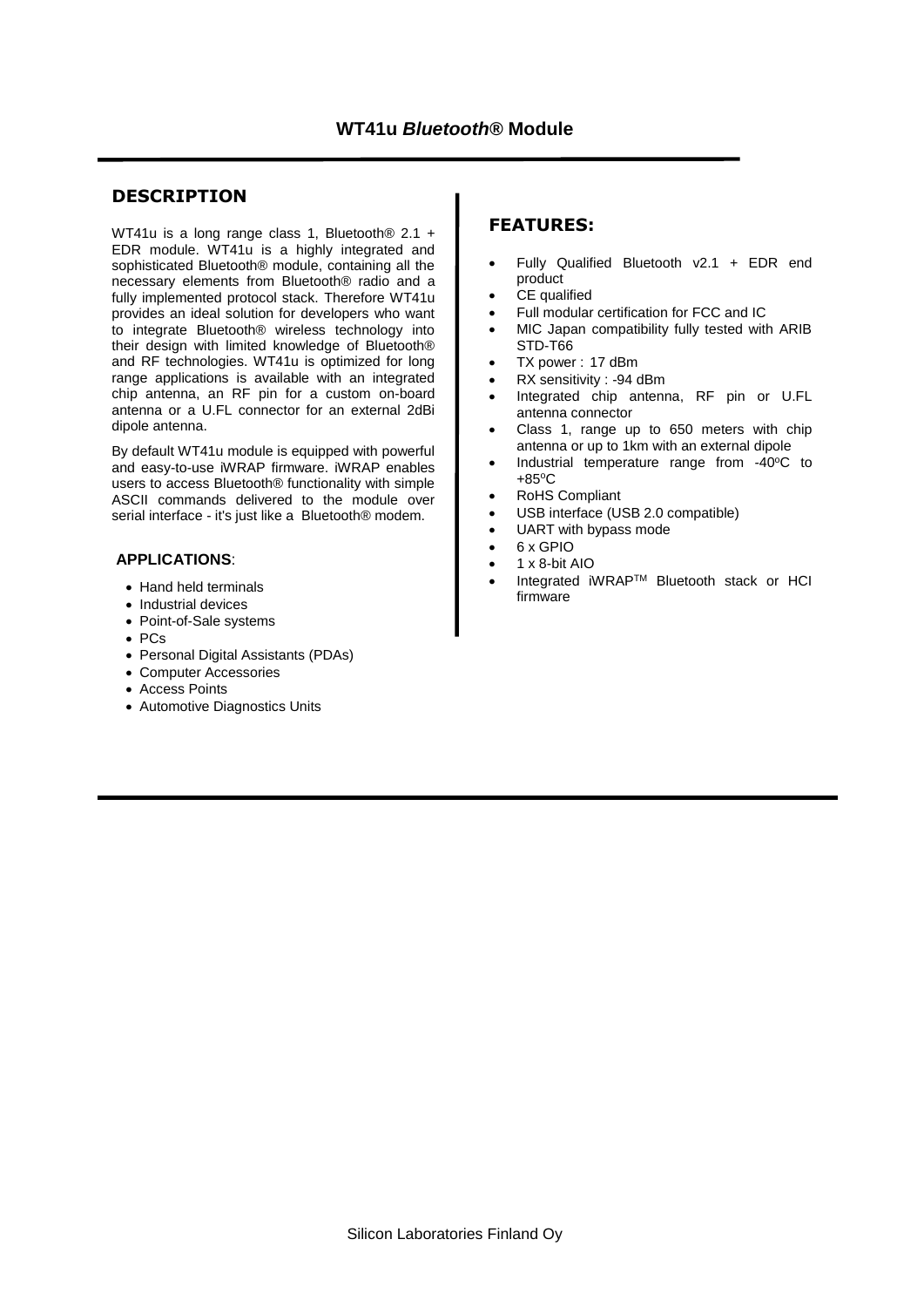# <span id="page-5-0"></span>**1 Ordering Information**

| <b>Firmware</b>           | <b>U.FL Connector</b> | Internal chip antenna |
|---------------------------|-----------------------|-----------------------|
| iWRAP 5.6 firmware        | WT41u-E-AI56          | WT41u-A-AI56          |
| iWRAP 5.5 firmware        | WT41u-E-AI55          | <b>WT41u-A-AI55</b>   |
| iWRAP 5.0.1 firmware      | $WT41u-E-Al5$         | WT41u-A-AI5           |
| HCI firmware, BT2.1 + EDR | WT41u-E-HCl21         | WT41u-A-HCl21         |

**Table 1: Ordering information**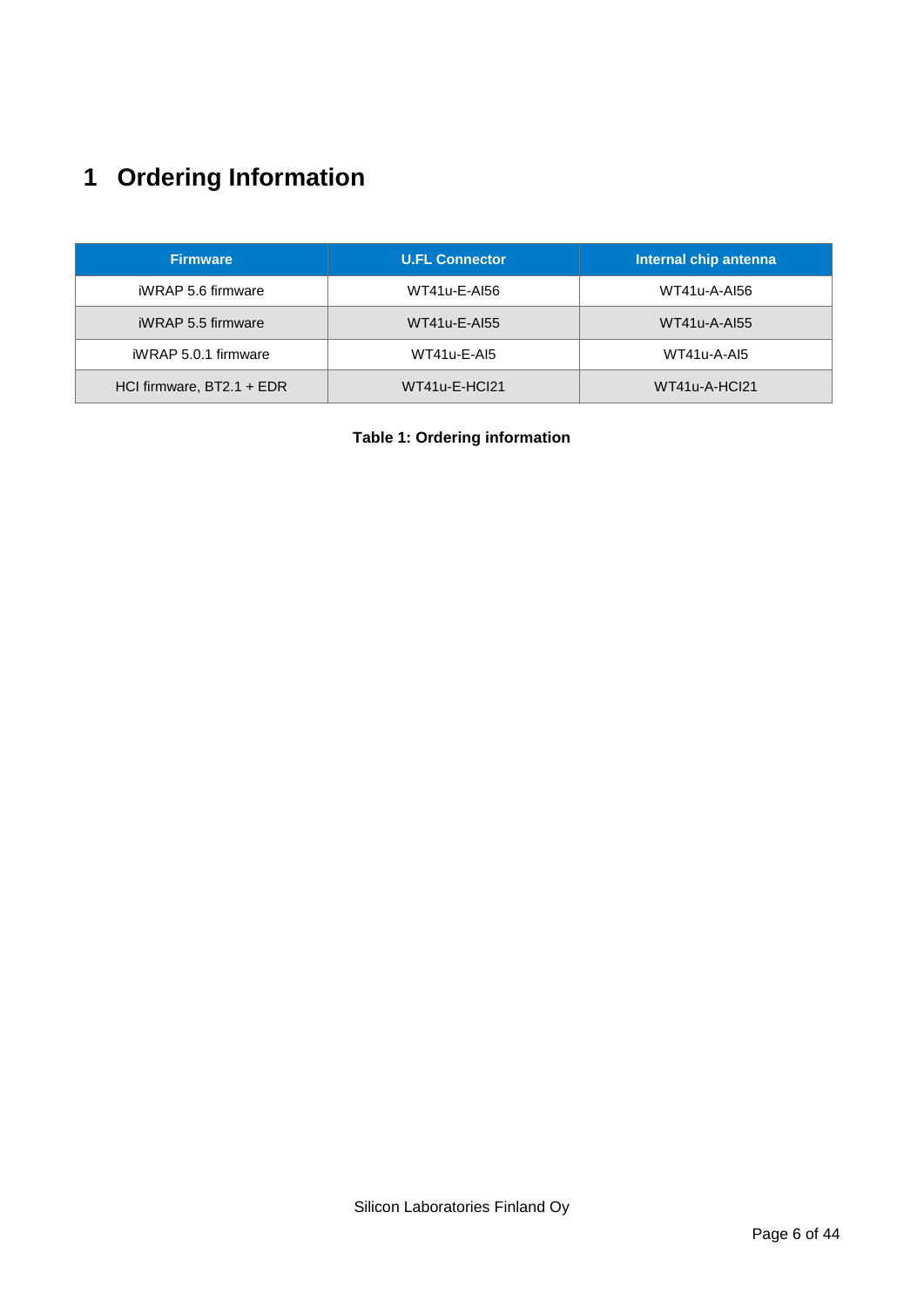# <span id="page-6-0"></span>**2 Pinout and Terminal Description**



**Figure 1: WT41u pin out**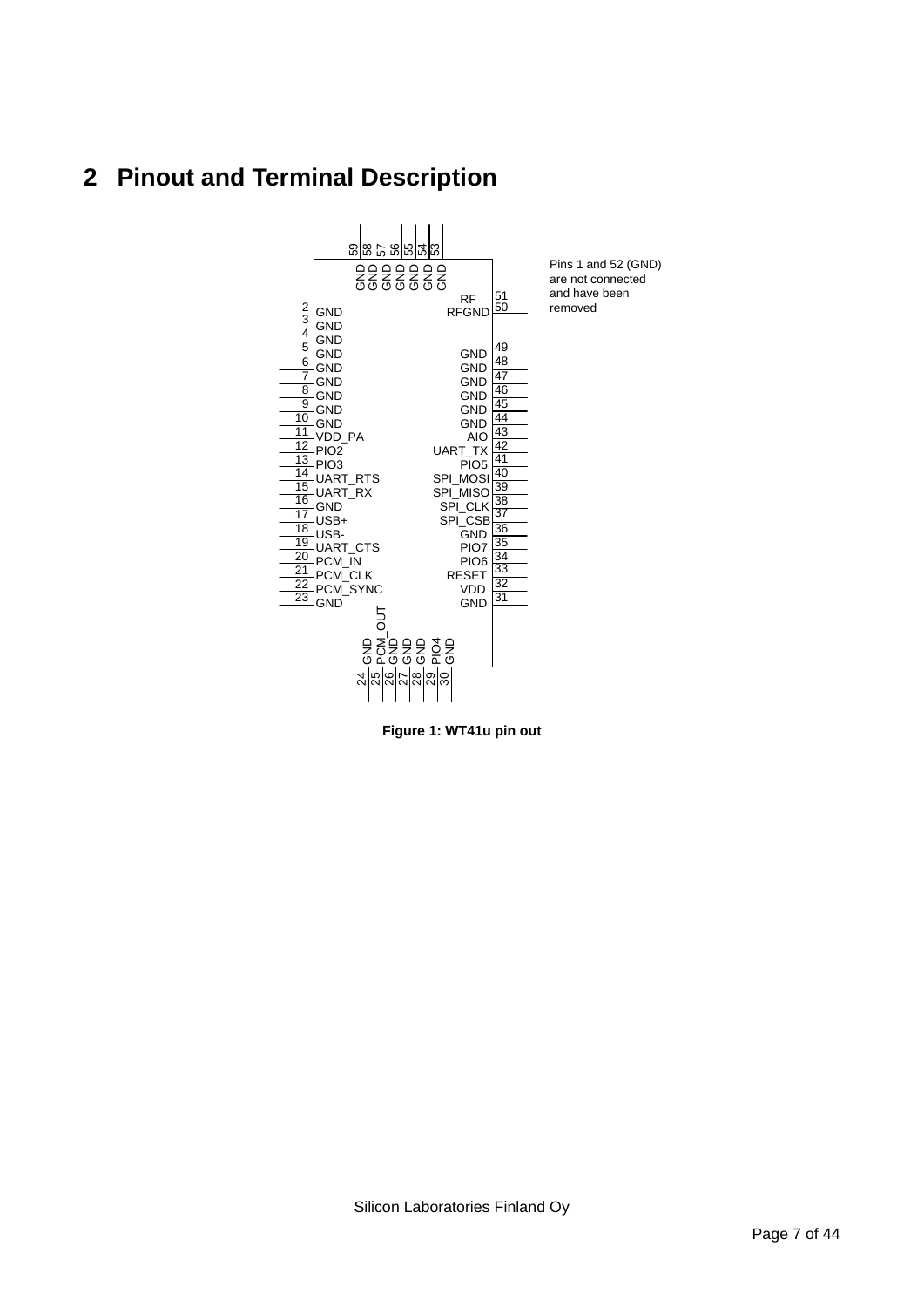| Pad name     | Pad<br>number                                                  | Pad type       | <b>Description</b>                                                                                                                 |  |
|--------------|----------------------------------------------------------------|----------------|------------------------------------------------------------------------------------------------------------------------------------|--|
| <b>NC</b>    | 1, 52                                                          | Not connected  | Pins 1 and 52 are not present on the footprint                                                                                     |  |
| <b>RESET</b> | 33                                                             | Digital input  | Active low reset with weak internal pull-up. Keep<br>low for >5ms to reset module                                                  |  |
| <b>GND</b>   | 2-10, 16, 23,<br>24, 26-28,<br>30, 31, 36,<br>44-49, 53-<br>59 | Ground         | Ground pads should all be connected to a ground<br>plane with minimum trace length, especially on the<br>antenna end of the module |  |
| <b>RF</b>    | 51                                                             | Not connected  | No internal connection                                                                                                             |  |
| <b>RFGND</b> | 50                                                             | Ground         | Connect to ground plane                                                                                                            |  |
| VDD PA       | 11                                                             | Supply voltage | Supply voltage for the RF power amplifier and low<br>noise amplifier                                                               |  |
| VDD          | 32                                                             | Supply voltage | Supply voltage for the Bluetooth chipset                                                                                           |  |

#### **Table 2: Supply and RF Terminal Descriptions**

| <b>PIO signal</b> | <b>Pad number</b> | <b>Description</b>                                                                 |
|-------------------|-------------------|------------------------------------------------------------------------------------|
| <b>PIO[2]</b>     | 12 <sup>2</sup>   | Bi-directional digital in/out with programmable strength and pull-up/pull-<br>down |
| PIO[3]            | 13                | Bi-directional digital in/out with programmable strength and pull-up/pull-<br>down |
| PIO[4]            | 29                | Bi-directional digital in/out with programmable strength and pull-up/pull-<br>down |
| <b>PIO[5]</b>     | 41                | Bi-directional digital in/out with programmable strength and pull-up/pull-<br>down |
| <b>PIO[6]</b>     | 34                | Bi-directional digital in/out with programmable strength and pull-up/pull-<br>down |
| <b>PIO[7]</b>     | 35                | Bi-directional digital in/out with programmable strength and pull-up/pull-<br>down |
| AIO[1]            | 43                | Bi-directional analog in/out                                                       |

**Table 3: GPIO Terminal Descriptions**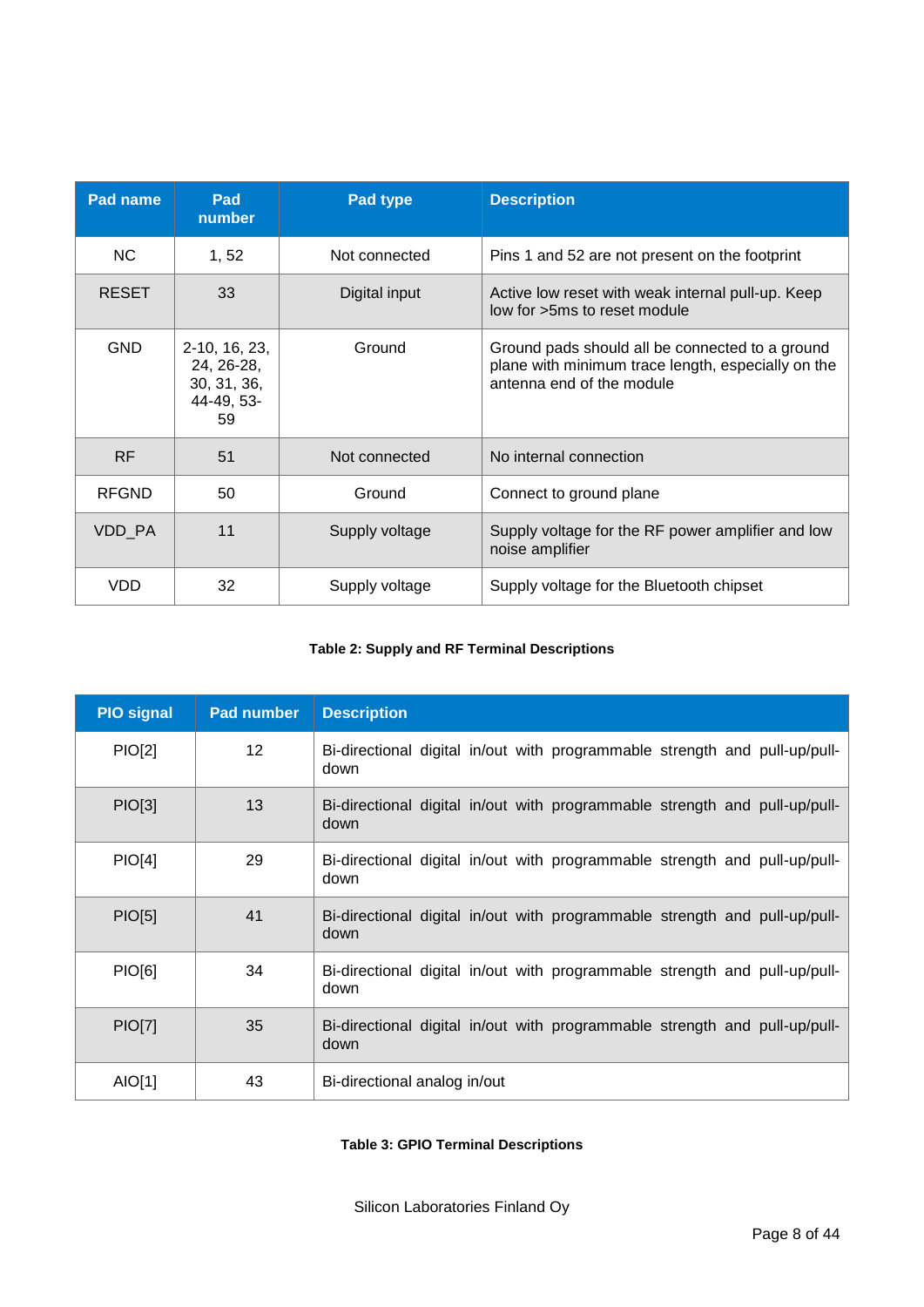| <b>PCM</b> signal | Pad number | <b>Pad type</b>                         | <b>Description</b>      |
|-------------------|------------|-----------------------------------------|-------------------------|
| PCM OUT           | 25         | Output, weak internal pull-down         | Synchronous data output |
| PCM IN            | 20         | Input, weak internal pull-down          | Synchronous data input  |
| PCM SYNC          | 22         | Bi-directional, weak internal pull-down | Synchronous data sync   |
| PCM_CLK           | 21         | Bi-directional, weak internal pull-down | Synchronous data clock  |

#### **Table 4: PCM Terminal Descriptions**

| <b>UART signal</b> | <b>Pad number</b> | Pad type                               | <b>Description</b>                      |
|--------------------|-------------------|----------------------------------------|-----------------------------------------|
| UART_TX            | 42                | internal<br>weak<br>Output,<br>pull-up | UART data output, active<br>high        |
| <b>UART RTS#</b>   | 14                | Output,<br>internal<br>weak<br>pull-up | UART request to send, $ $<br>active low |
| UART_RX            | 15                | Input, weak internal pull-<br>down     | UART data input, active<br>high         |
| UART_CTS#          | 19                | Input, weak internal pull-<br>down     | UART clear<br>to<br>send,<br>active low |

#### **Table 5: UART Terminal Descriptions**

| <b>USB signal</b> | <b>Pad number</b> | Pad type             | <b>Description</b>                           |
|-------------------|-------------------|----------------------|----------------------------------------------|
| USB+              | 17                | <b>Bidirectional</b> | USB data line with internal 1.5 kohm pull-up |
| USB-              | 18                | <b>Bidirectional</b> | USB data line                                |

#### **Table 6: USB Terminal Descriptions**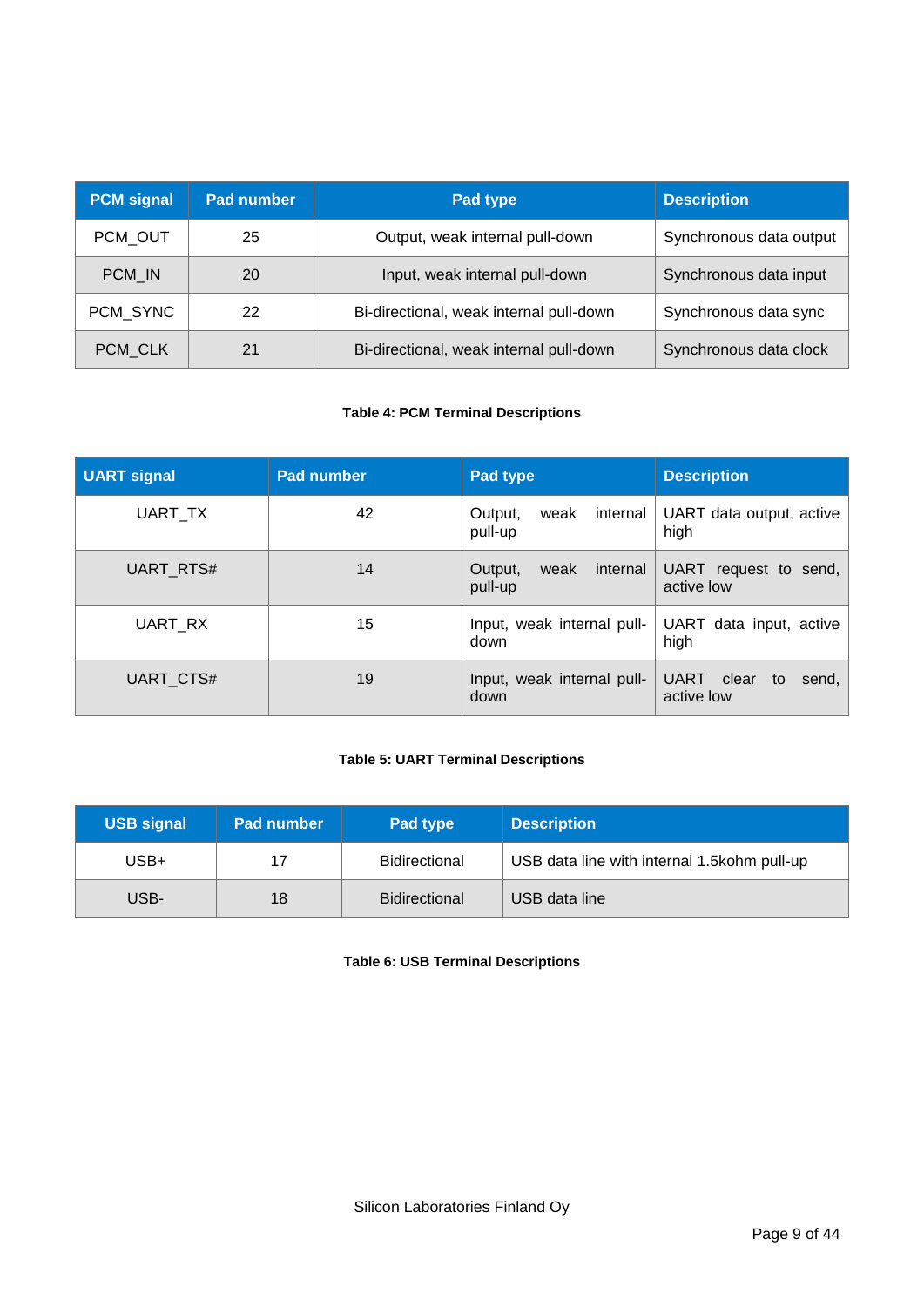| <b>SPI signal</b> | Pad<br>number | Pad type                                                | <b>Description</b> |  |
|-------------------|---------------|---------------------------------------------------------|--------------------|--|
| <b>SPI MOSI</b>   | 40            | Input, weak internal pull-down                          | SPI data input     |  |
| SPI_CS#           | 37            | Chip select, active low<br>Input, weak internal pull-up |                    |  |
| SPI CLK           | 38            | Input, weak internal pull-down                          | SPI clock          |  |
| SPI_MISO          | 39            | Output, weak internal pull-down                         | SPI data output    |  |

**Table 7: Terminal Descriptions**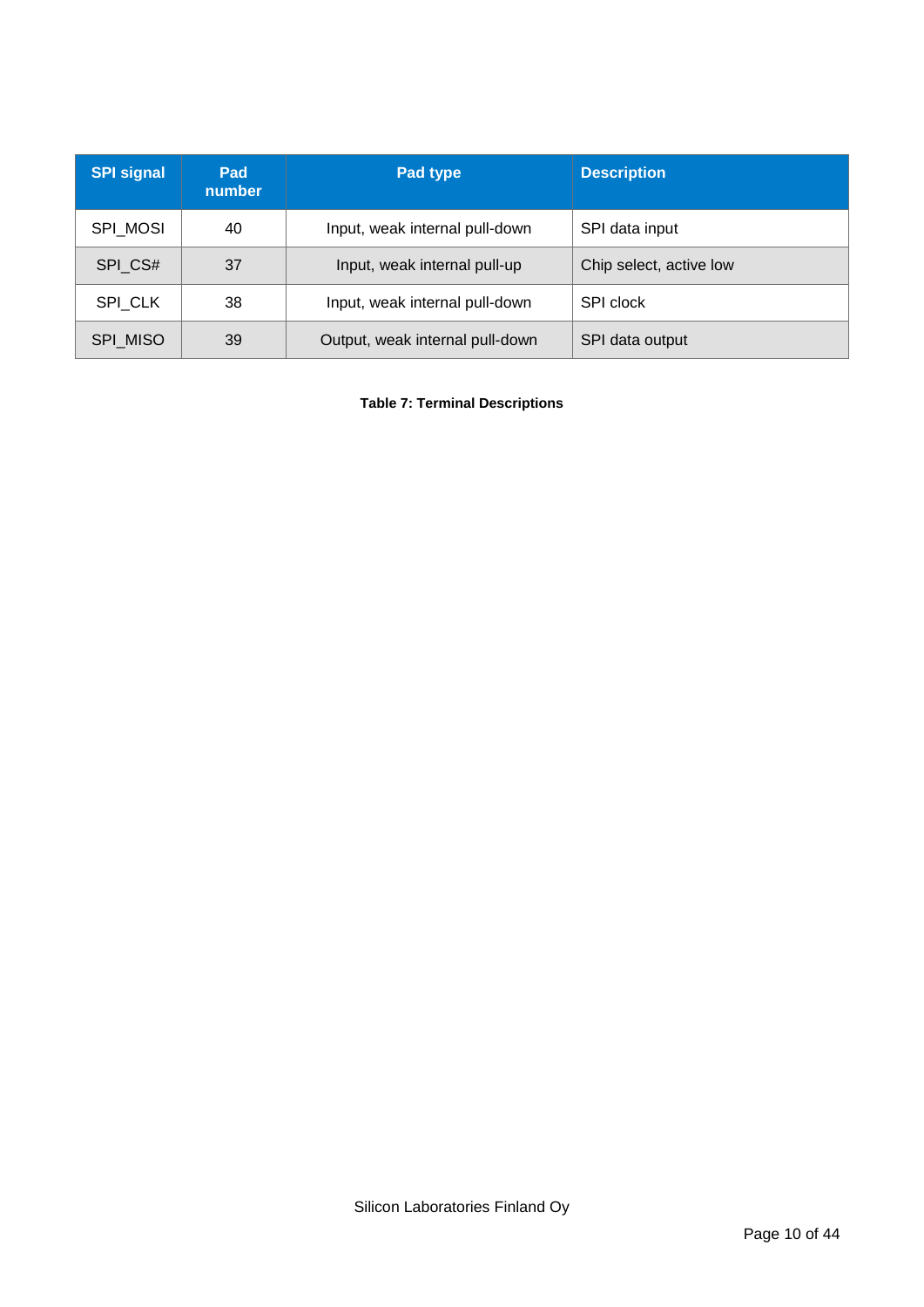# <span id="page-10-0"></span>**3 Electrical Characteristics**

# <span id="page-10-1"></span>3.1 Absolute Maximum Ratings

| <b>Specification</b>    | <b>Min</b> | <b>Max</b> | <b>Unit</b> |
|-------------------------|------------|------------|-------------|
| Storage temperature     | -40        | 85         | $^{\circ}C$ |
| VDD_PA, VDD             | $-0.4$     | 3.7        | V           |
| Other terminal voltages | $VSS-0.4$  | $VDD+0.4$  | V           |

#### **Table 8: Absolute Maximum Ratings**

# <span id="page-10-2"></span>3.2 Recommended Operating Conditions

| <b>Specification</b>  | <b>Min</b> | <b>Max</b> | <b>Unit</b> |
|-----------------------|------------|------------|-------------|
| Operating temperature | -40        | 85         | $^{\circ}C$ |
| VDD_PA, VDD           | 3.0        | 3.6        | V           |

**Table 9: Recommended Operating Conditions**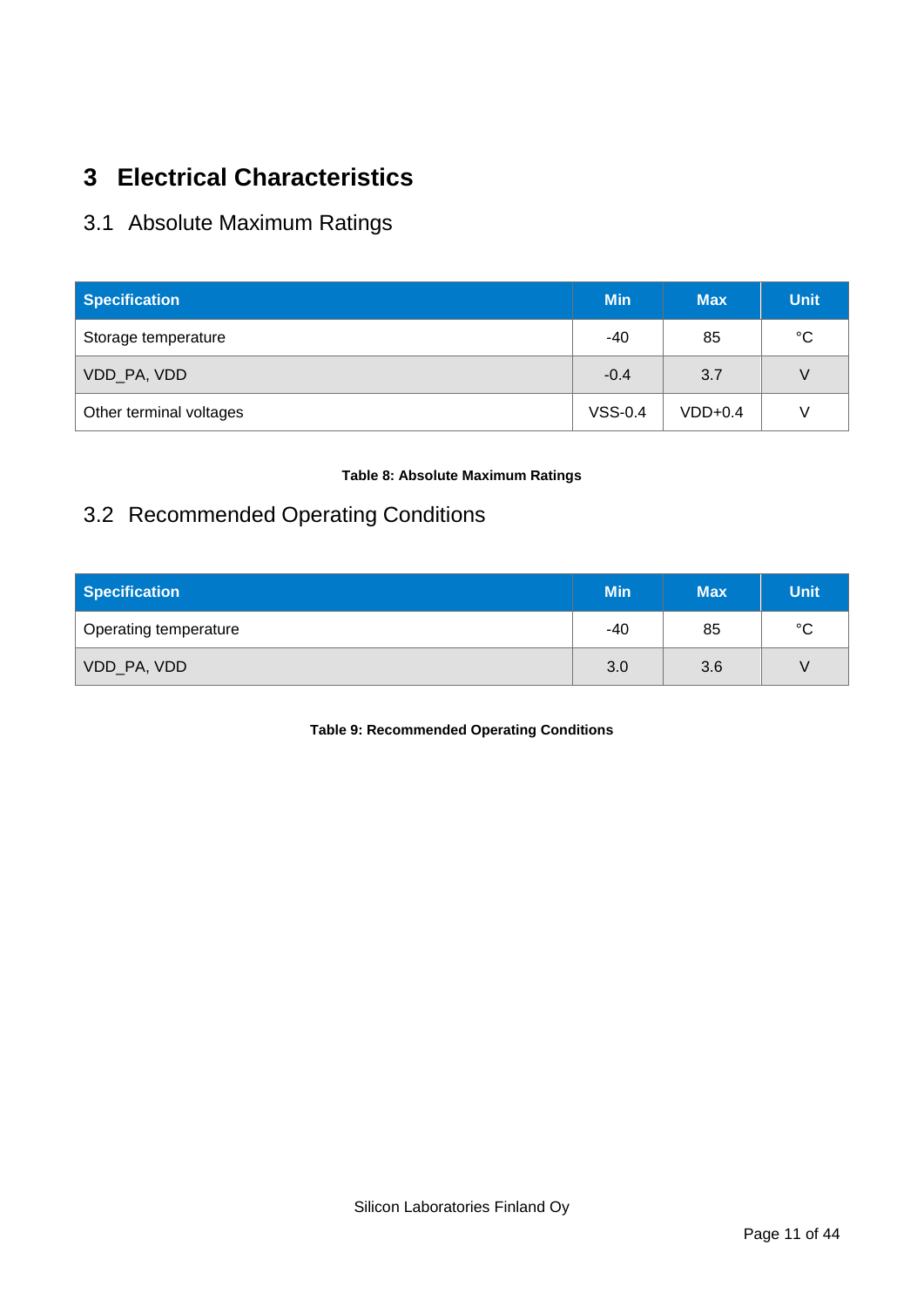# <span id="page-11-0"></span>3.3 Input / Output Terminal Characteristics

# <span id="page-11-1"></span>3.3.1 Input/Output Terminal Characteristics (Digital)

| <b>Digital Terminals</b>                                                                     | <b>Min</b>                  | <b>Typ</b>  | <b>Max</b> | <b>Unit</b>  |        |
|----------------------------------------------------------------------------------------------|-----------------------------|-------------|------------|--------------|--------|
| <b>Input Voltage Levels</b>                                                                  |                             |             |            |              |        |
| V <sub>IL</sub> input logic level low                                                        | $2.7 V \leq VDD \leq 3.0 V$ | $-0.4$      | -          | 0.8          | $\vee$ |
|                                                                                              | $1.7 V \leq VDD \leq 1.9 V$ | $-0.4$      | ä,         | 0.4          | $\vee$ |
| V <sub>IH</sub> input logic level high                                                       |                             | 0.7 VDD     | -          | $VDD + 0.4$  | $\vee$ |
| <b>Output Voltage Levels</b>                                                                 |                             |             |            |              |        |
| V <sub>OL</sub> output logic level low<br>$(10 = 4.0 \text{ mA})$ 2.7V $\le$ VDD $\le$ 3.0 V |                             |             |            | 0.2          | $\vee$ |
| VOL output logic level low<br>$(10 - 4.0 \text{ mA})$ 1.7V $\le$ VDD $\le$ 1.9               |                             |             |            | 0.4          | $\vee$ |
| VOL output logic level high<br>$(10 = 4.0 \text{ mA})$ 2.7V $\le$ VDD $\le$ 3.0              |                             | $VDD - 0.2$ |            |              | $\vee$ |
| VOL output logic level high<br>$(10 = 4.0 \text{ mA})$ 1.7V $\le$ VDD $\le$ 1.9              |                             | $VDD - 0.4$ | ۰          |              | $\vee$ |
| Input and Tristate Current with                                                              |                             |             |            |              |        |
| Strong pull-up                                                                               |                             | $-100$      | $-40$      | $-10$        | μA     |
| Strong pull-down                                                                             |                             | 10          | 40         | 100          | μA     |
| Weak pull-up                                                                                 |                             | $-5.0$      | $-1.0$     | $-0.2$       | μA     |
| Weak pull-down                                                                               |                             | 0.2         | 1.0        | 5.0          | μA     |
| I/O pad leakage current                                                                      |                             | $-1$        | $\Omega$   | $\mathbf{1}$ | μA     |
| C <sub>i</sub> input capacitance                                                             |                             | 1.0         | -          | 5.0          | pF     |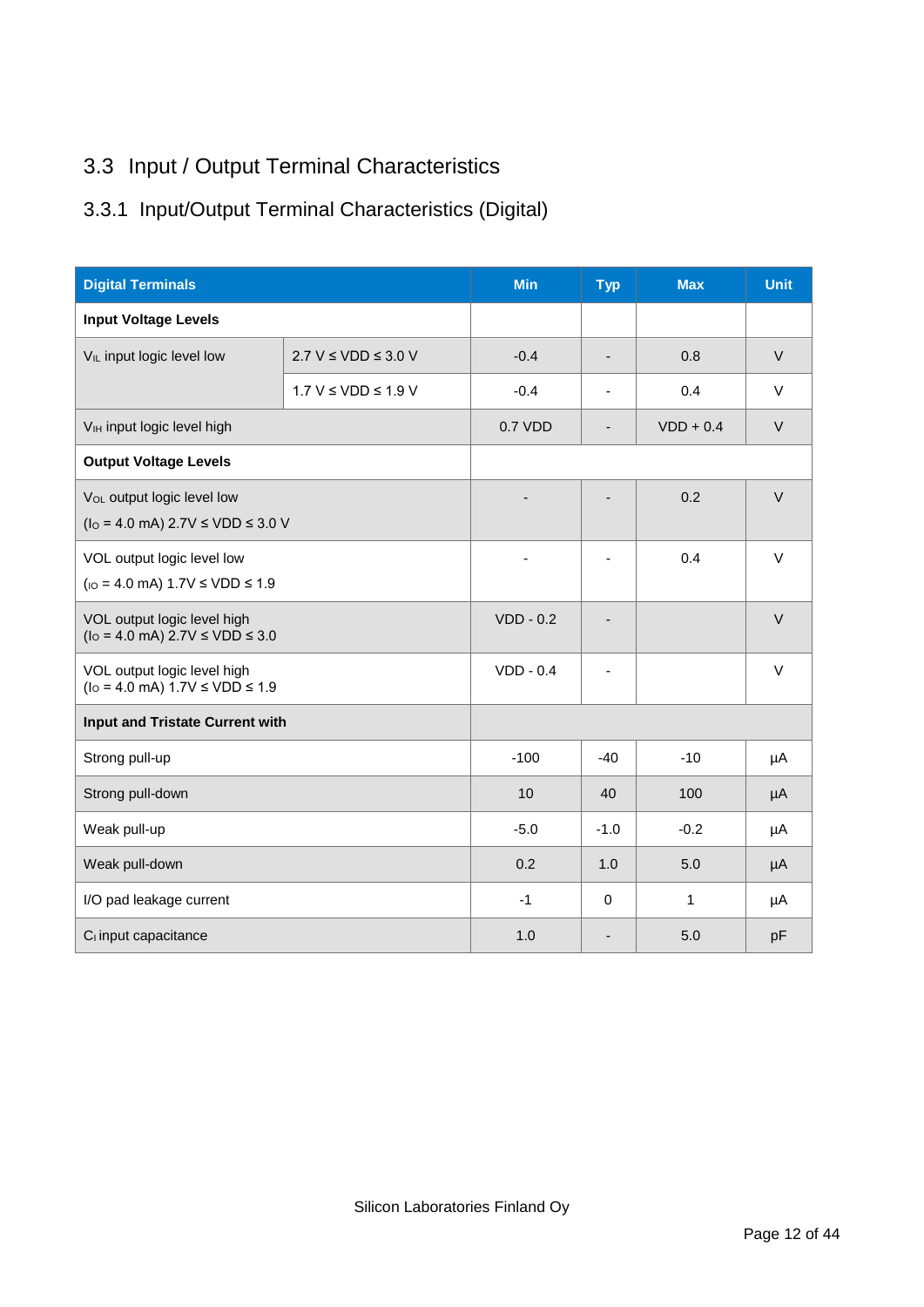# <span id="page-12-0"></span>3.3.2 Input/Output Terminal Characteristics (USB)

| <b>USB Terminals</b>                   | <b>Min</b>               | <b>Typ</b> | <b>Max</b>               | <b>Unit</b> |
|----------------------------------------|--------------------------|------------|--------------------------|-------------|
| VDD_USB for correct USB operation      | 3.1                      |            | 3.6                      |             |
| <b>Input Threshold</b>                 |                          |            |                          |             |
| V <sub>IL</sub> input logic level log  | $\overline{\phantom{0}}$ |            | 0.3VDD_USB               |             |
| V <sub>IH</sub> input logic level high | 0.7VDD USB               |            | $\overline{\phantom{a}}$ |             |

# <span id="page-12-1"></span>3.4 PIO Current Sink and Source Capability



**Figure 2: WT41u PIO Current Drive Capability**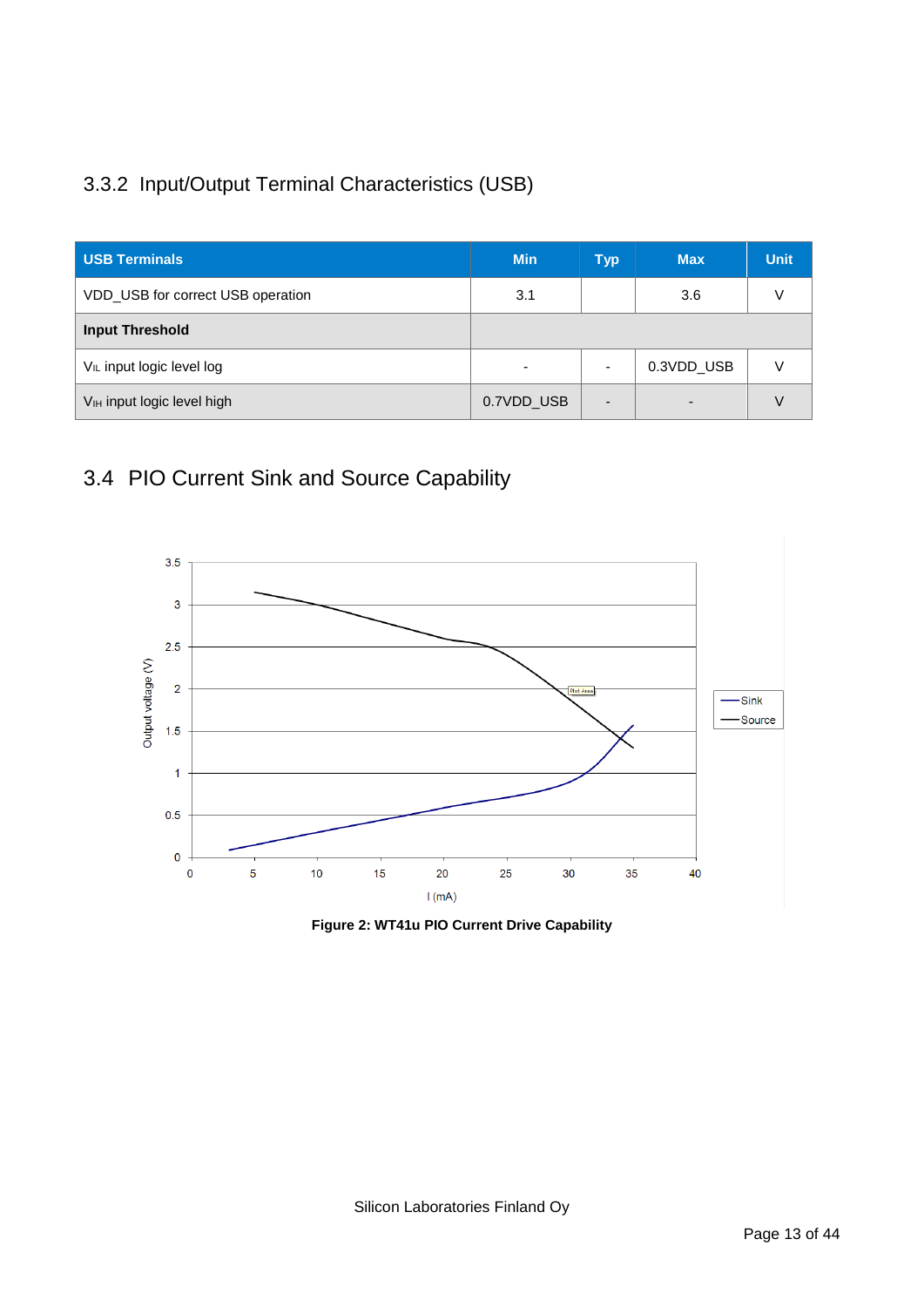# <span id="page-13-0"></span>3.5 Transmitter Performance For BDR

| <b>RF</b> characteristic                              | <b>Min</b> | <b>Typ</b> | <b>Max</b> | <b>Bluetooth specification</b> | <b>Unit</b> |
|-------------------------------------------------------|------------|------------|------------|--------------------------------|-------------|
| Max transmit power                                    | 16         | 17         | 18         | $20$                           | dBm         |
| Transmit power variation over temperature<br>range    | $-2$       |            | 2          |                                | dB          |
| Transmit power variation over supply voltage<br>range | $-0.5$     |            | 0.5        |                                | dB          |
| Transmit power variation over frequency<br>range      | $-0.5$     |            | 0.5        |                                | dB          |
| Transmit power control range                          | $-13$      |            | 17         |                                | dBm         |
| 20dB bandwidth for modulated carrier                  |            | 998        |            | < 1000                         | kHz         |
| Avg drift                                             | $-11$      |            | 6          | ±40                            | kHz         |
| $\Delta$ F1avg                                        |            | 165        |            | 140 to 175                     | kHz         |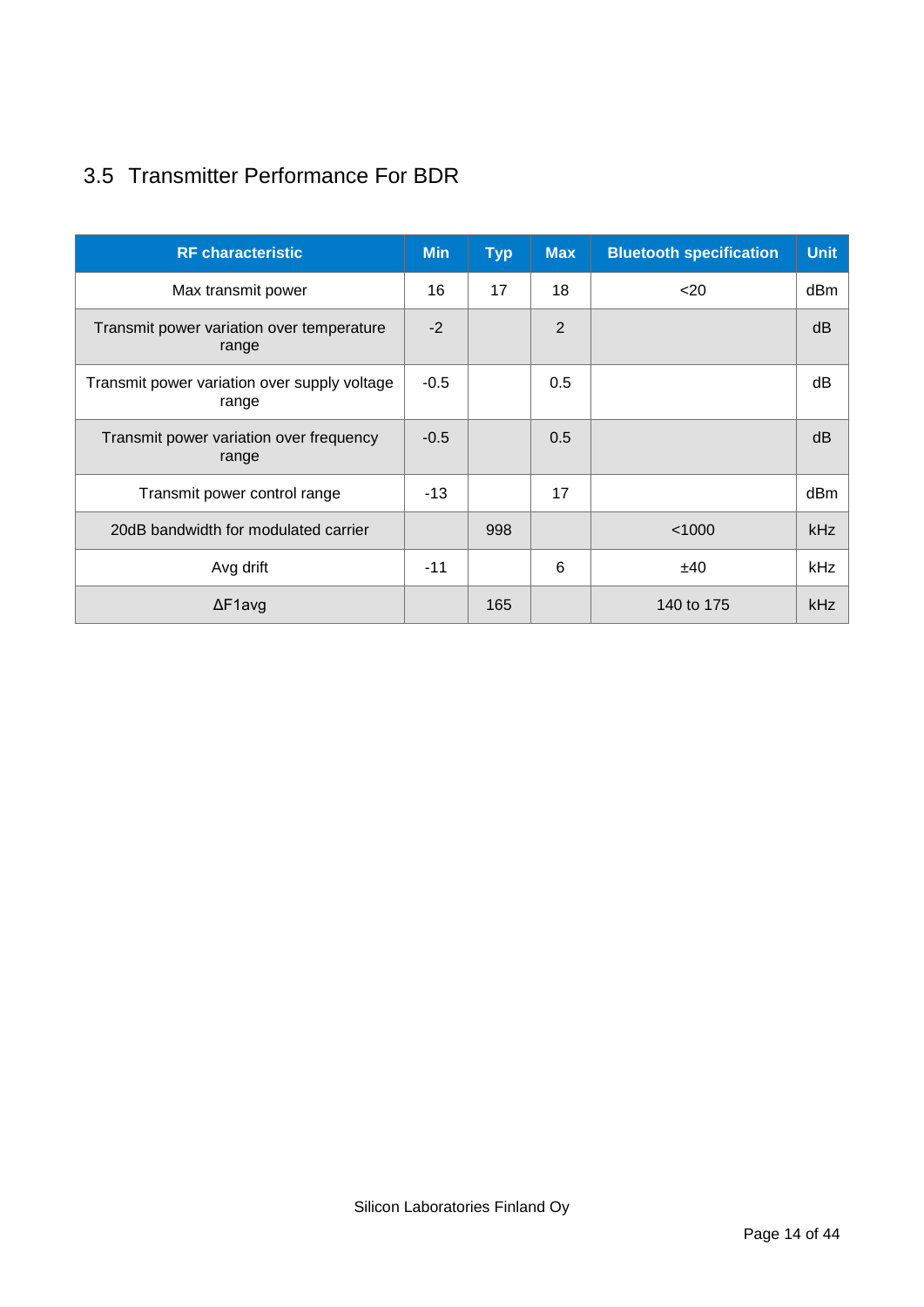# <span id="page-14-0"></span>3.6 Receiver Performance

Antenna gain not taken into account

| Characteristic, VDD=3.3V, room temperature   | <b>Packet type</b> | <b>Typ</b> | <b>Bluetooth</b><br>specification | <b>Unit</b> |
|----------------------------------------------|--------------------|------------|-----------------------------------|-------------|
|                                              | DH <sub>1</sub>    | $-94.1$    | -70                               | dBm         |
|                                              | DH <sub>5</sub>    | $-90.5$    |                                   | dBm         |
| Sensitivity for 0.1% BER                     | $2-DH1$            | $-96.5$    |                                   | dBm         |
|                                              | $2-DH5$            | $-94.5$    |                                   | dBm         |
|                                              | $3-DH1$            | $-89.5$    |                                   | dBm         |
|                                              | $3-DH5$            | $-86$      |                                   | dBm         |
| Sensitivity variation over temperature range |                    | $+/-2$     |                                   | dB          |

#### **Table 10: Receiver sensitivity**

# <span id="page-14-1"></span>3.7 Current Consumption

| <b>Operating mode</b>          | <b>Peak</b> | <b>Average</b> | <b>Unit</b> |
|--------------------------------|-------------|----------------|-------------|
| Stand-by, page mode 0 2000 1   |             | $\overline{2}$ | mA          |
| <b>TX 3-DH5</b>                | 108         | 85             | mA          |
| <b>TX 2-DH5</b>                | 108         | 85             | mA          |
| TX DH <sub>5</sub>             | 184         | 136            | mA          |
| <b>RX</b>                      | 50          | 44             | mA          |
| Deep sleep, page mode 0 2000 1 |             | 0.36           | mA          |
| Inquiry                        | 113         | 58             | mA          |

#### **Table 11: Current consumption**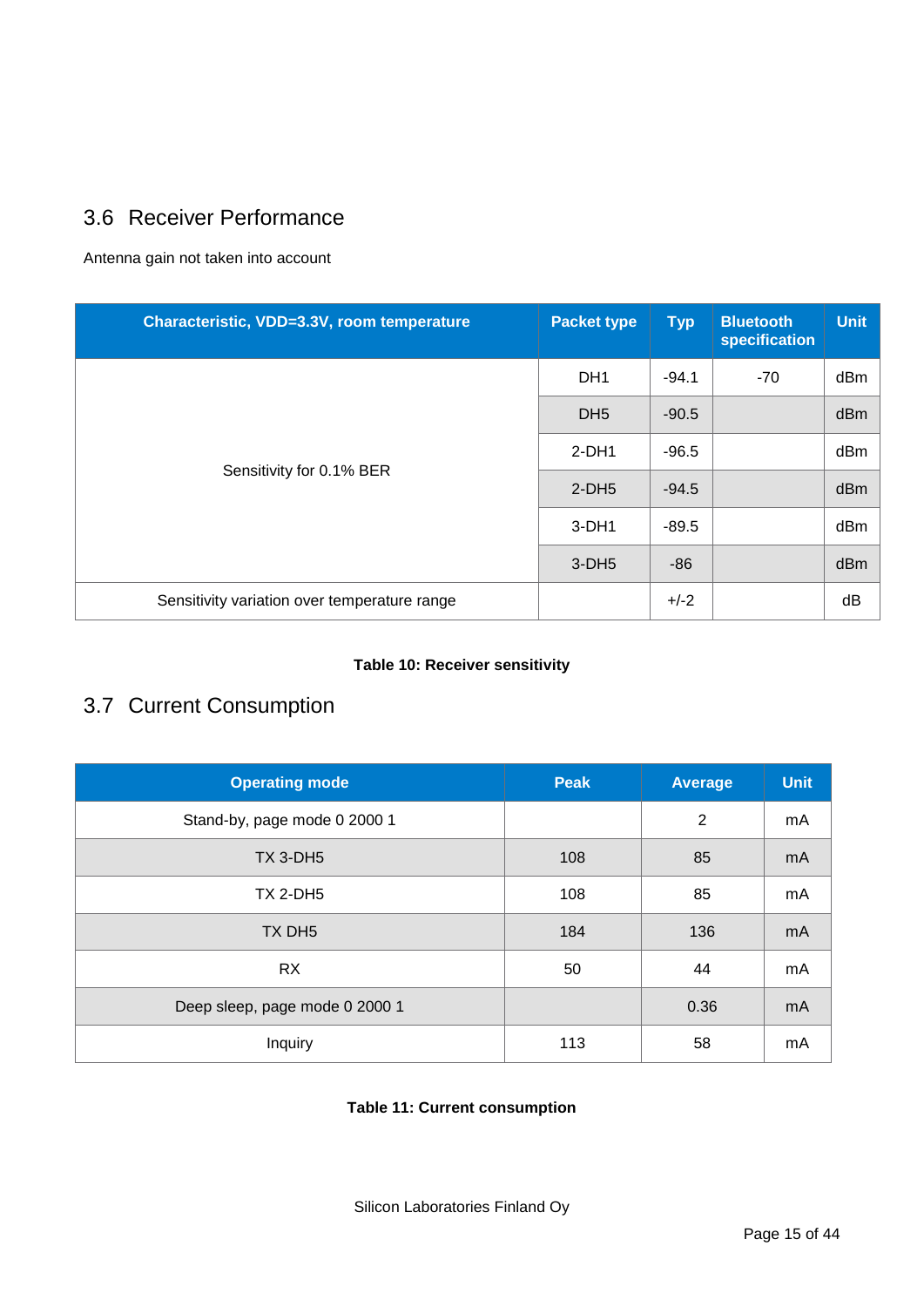# <span id="page-15-0"></span>**4 Physical Dimensions**



**Figure 3: Physical dimensions (top view)**



**Figure 4: Dimensions for the RF pin used as antenna connection on WT41u-N (top view)**

Silicon Laboratories Finland Oy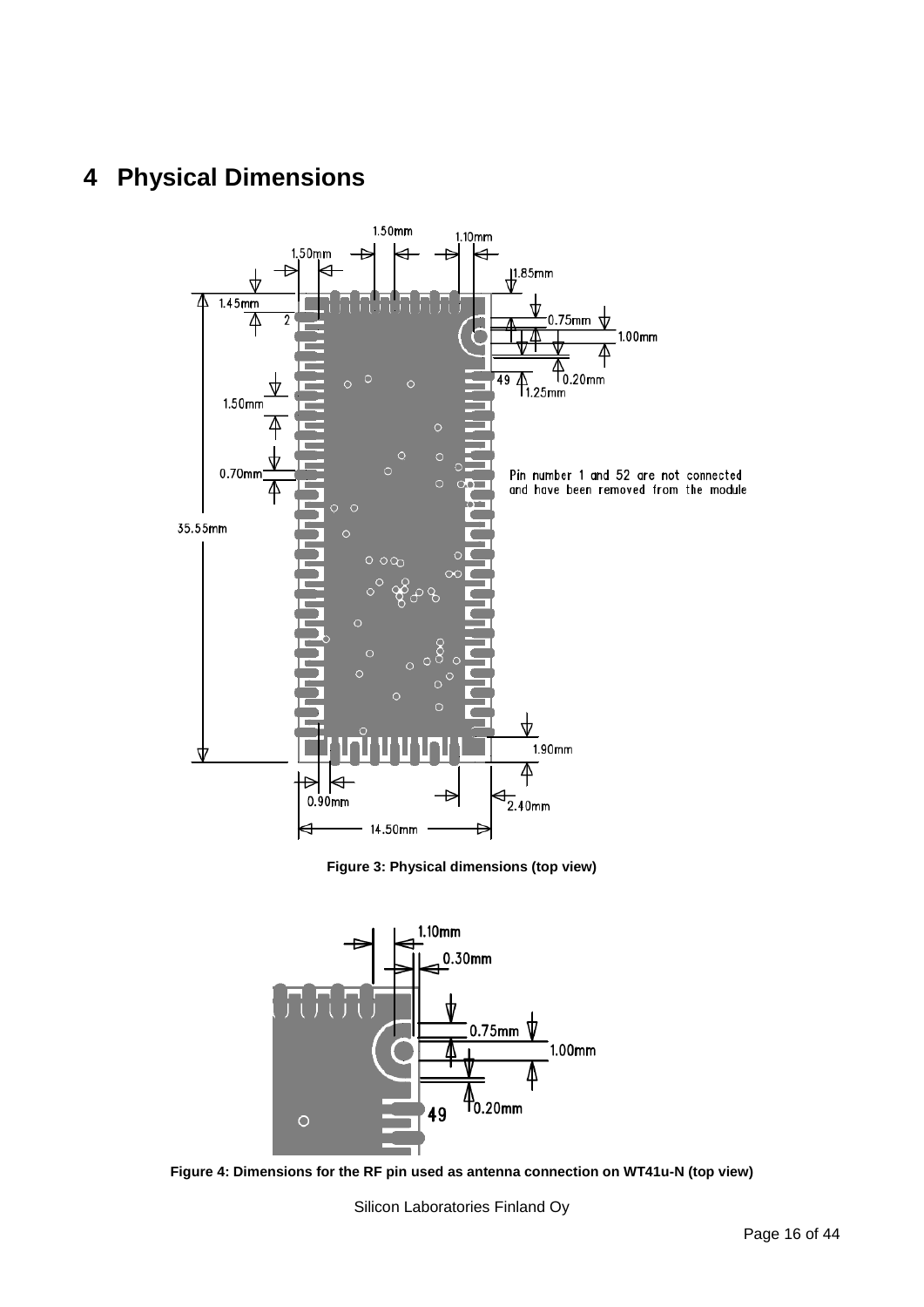

**Figure 6: Dimensions of WT41u-A**

Silicon Laboratories Finland Oy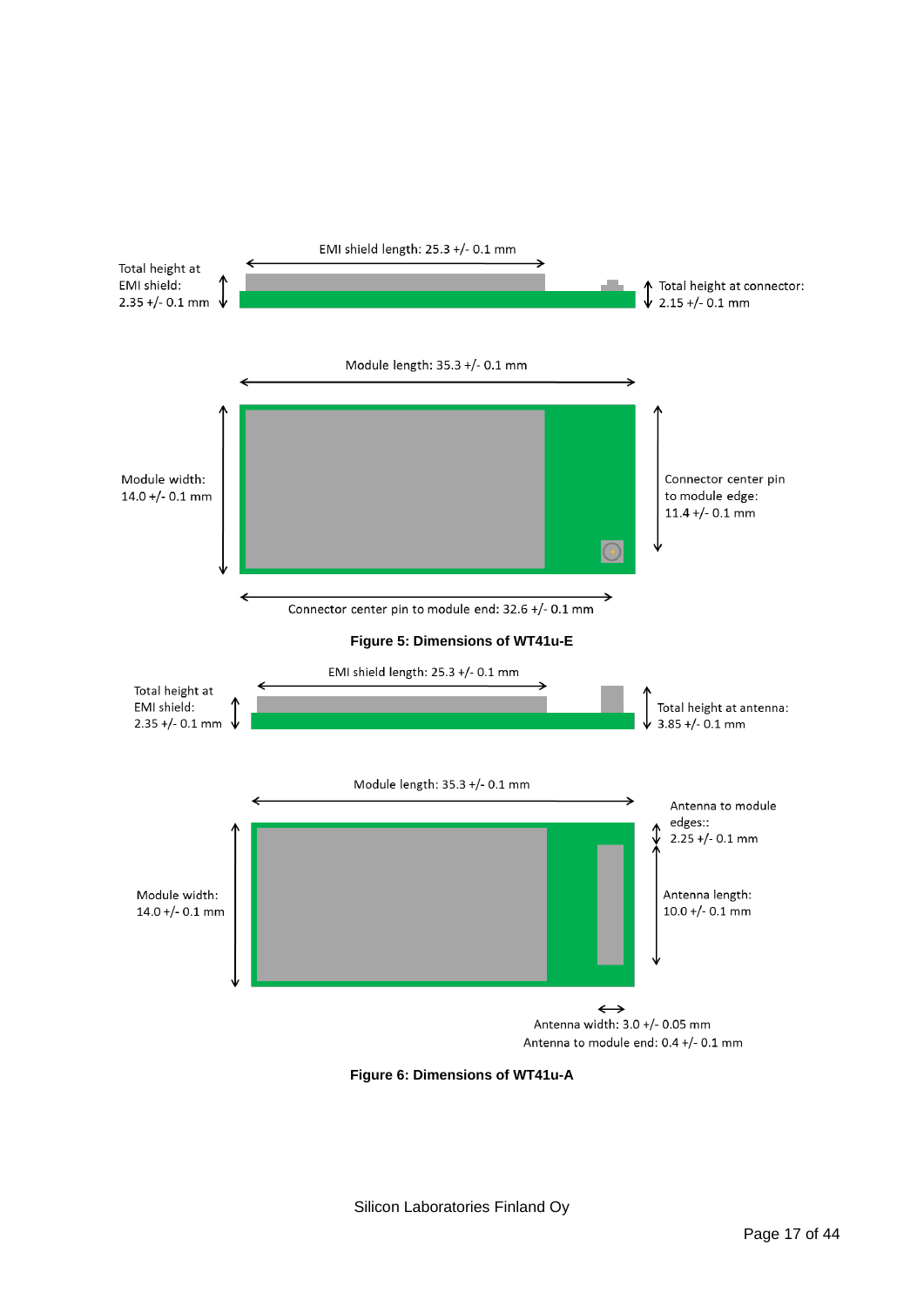

**Figure 7: Recommended land pattern**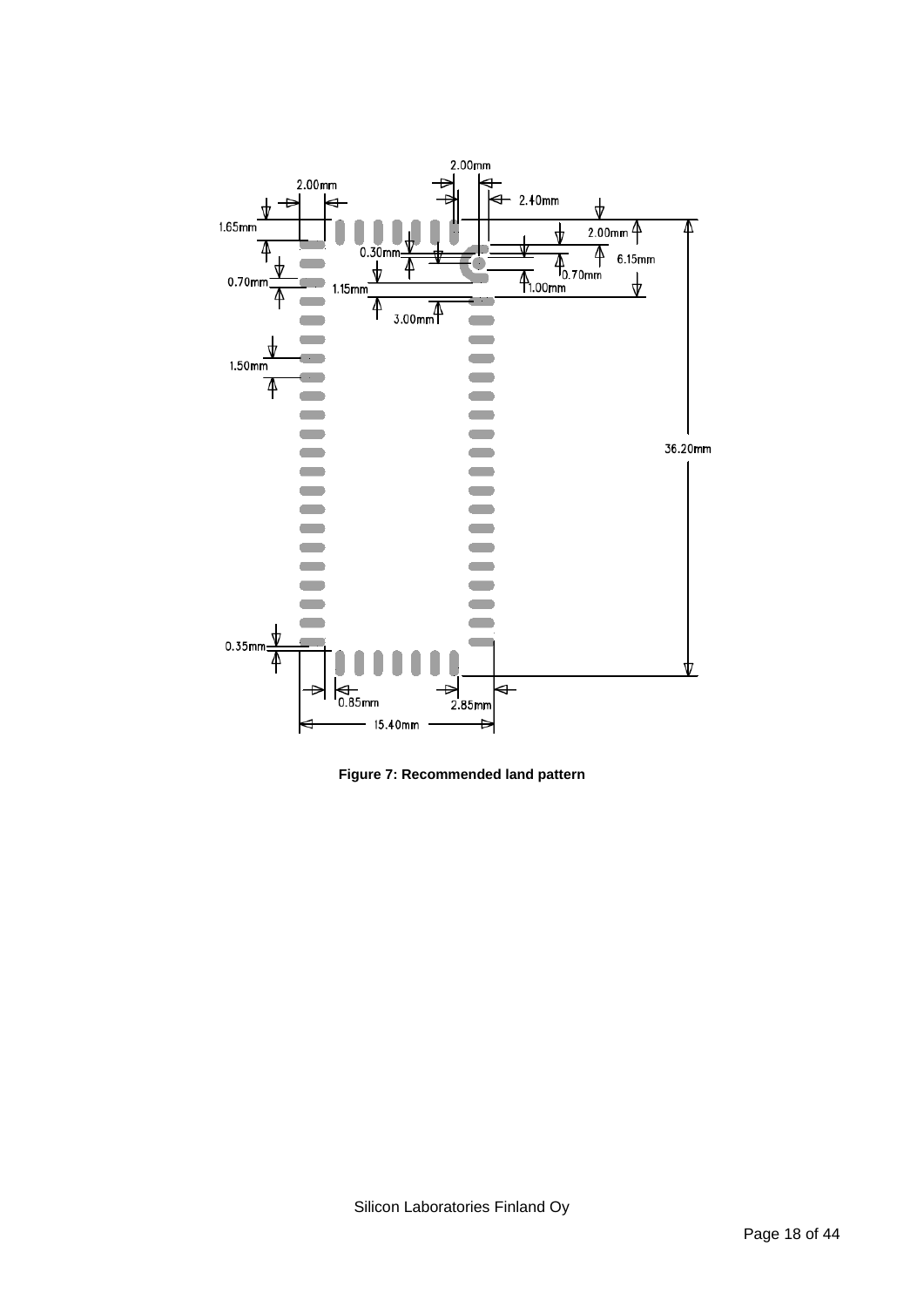# <span id="page-18-0"></span>**5** Layout Guidelines **Figure 2018**

Use good layout practices to avoid excessive noise coupling to supply voltage traces or sensitive analog signal traces, such as analog audio signals. If using overlapping ground planes use stitching vias separated by max 3 mm to avoid emission from the edges of the PCB. Connect all the GND pins directly to a solid GND by max 3 mm to avoid emission nont the edges of the r OD. Connect an the GND plus directly to a solid GND plane and make sure that there is a low impedance path for the return current following the signal and supply traces all the way from start to the end.

hassed a line may not be the the stat. supply voltage planes and traces and route all the signals on top and bottom layers of the PCB. This arrangement will make sure that any return current follows the forward current as close as possible and any loops are minimized.  $R_{\text{R}}$ 



**Figure 8:** Typical 4-layer PCB construction



**Figure 9:** Use of stitching vias to avoid emissions from the edges of the PCB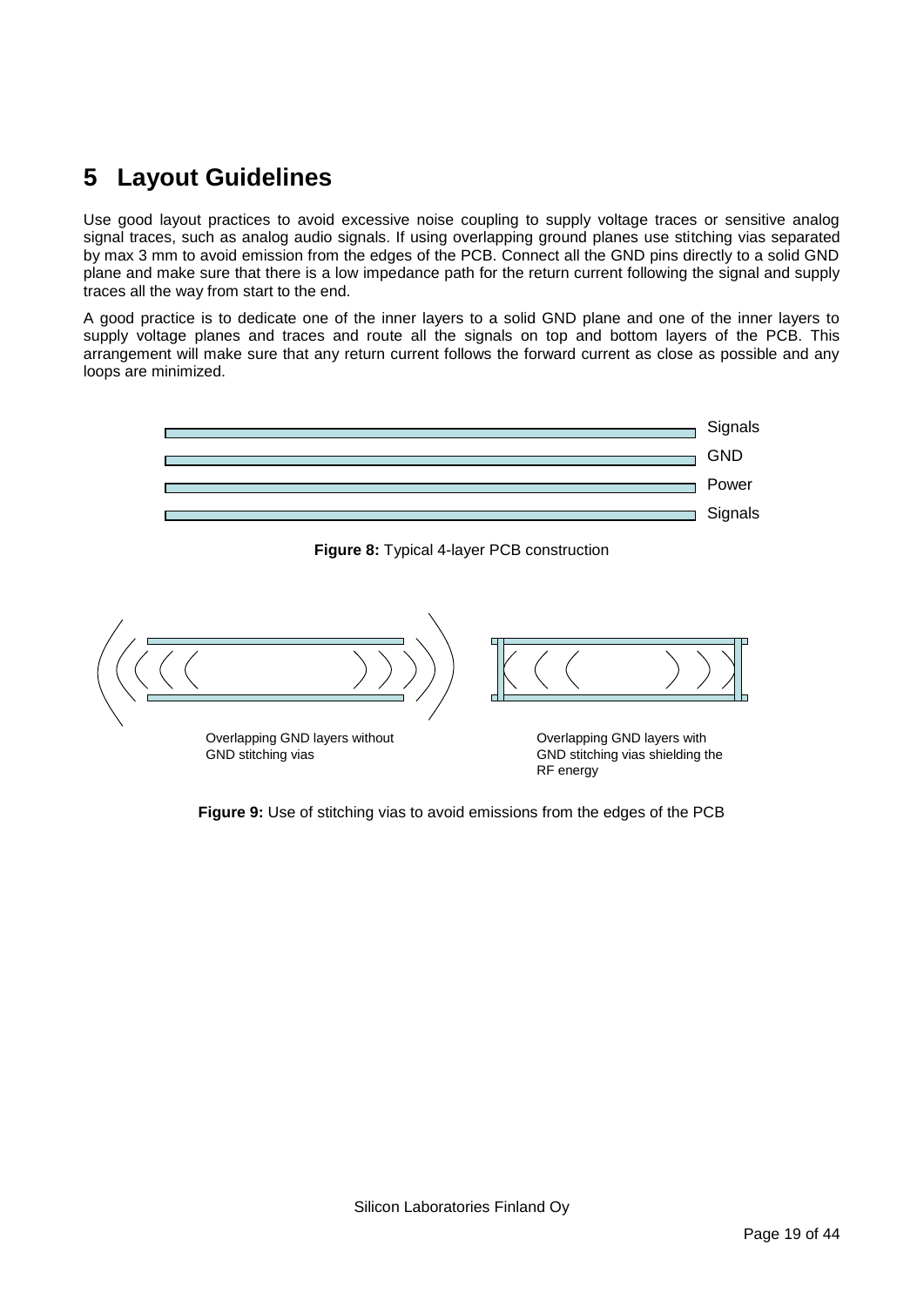# <span id="page-19-0"></span>**6 UART Interface**

This is a standard UART interface for communicating with other serial devices.WT41u UART interface provides a simple mechanism for communicating with other serial devices using the RS232 protocol.

Four signals are used to implement the UART function. When WT41u is connected to another digital device, UART\_RX and UART\_TX transfer data between the two devices. The remaining two signals, UART\_CTS and UART\_RTS, can be used to implement RS232 hardware flow control where both are active low indicators. All UART connections are implemented using CMOS technology and have signalling levels of 0V and VDD.

UART configuration parameters, such as data rate and packet format, are set using WT41u software.

*Note:*

*In order to communicate with the UART at its maximum data rate using a standard PC, an accelerated serial port adapter card is required for the PC.*

| <b>Parameter</b>    | <b>Possible values</b> |                    |  |
|---------------------|------------------------|--------------------|--|
| Data rate           | Minimum                | 1200bps (2% error) |  |
|                     |                        | 9600bps (1% error) |  |
|                     | Maximum                | 3Mbps (1% error)   |  |
| Flow control        | <b>RTS/CTS or None</b> |                    |  |
| Parity              | None, Odd or Even      |                    |  |
| Number of stop bits | 1 or 2                 |                    |  |
| Bits per channel    | 8                      |                    |  |

#### **Table 12: Possible UART Settings**

The UART interface is capable of resetting WT41u upon reception of a break signal. A break is identified by a continuous logic low (0V) on the UART\_RX terminal, as shown in Figure 10. If tBRK is longer than the value, defined by PSKEY\_HOST\_IO\_UART\_RESET\_TIMEOUT, (0x1a4), a reset will occur. This feature allows a host to initialise the system to a known state. Also, WT41u can emit a break character that may be used to wake the host.



#### **Figure 10: Break Signal**

Table 17 shows a list of commonly used data rates and their associated values for PSKEY\_UART\_BAUD\_RATE (0x204). There is no requirement to use these standard values. Any data rate within the supported range can be set in the PS Key according to the formula in Equation 1.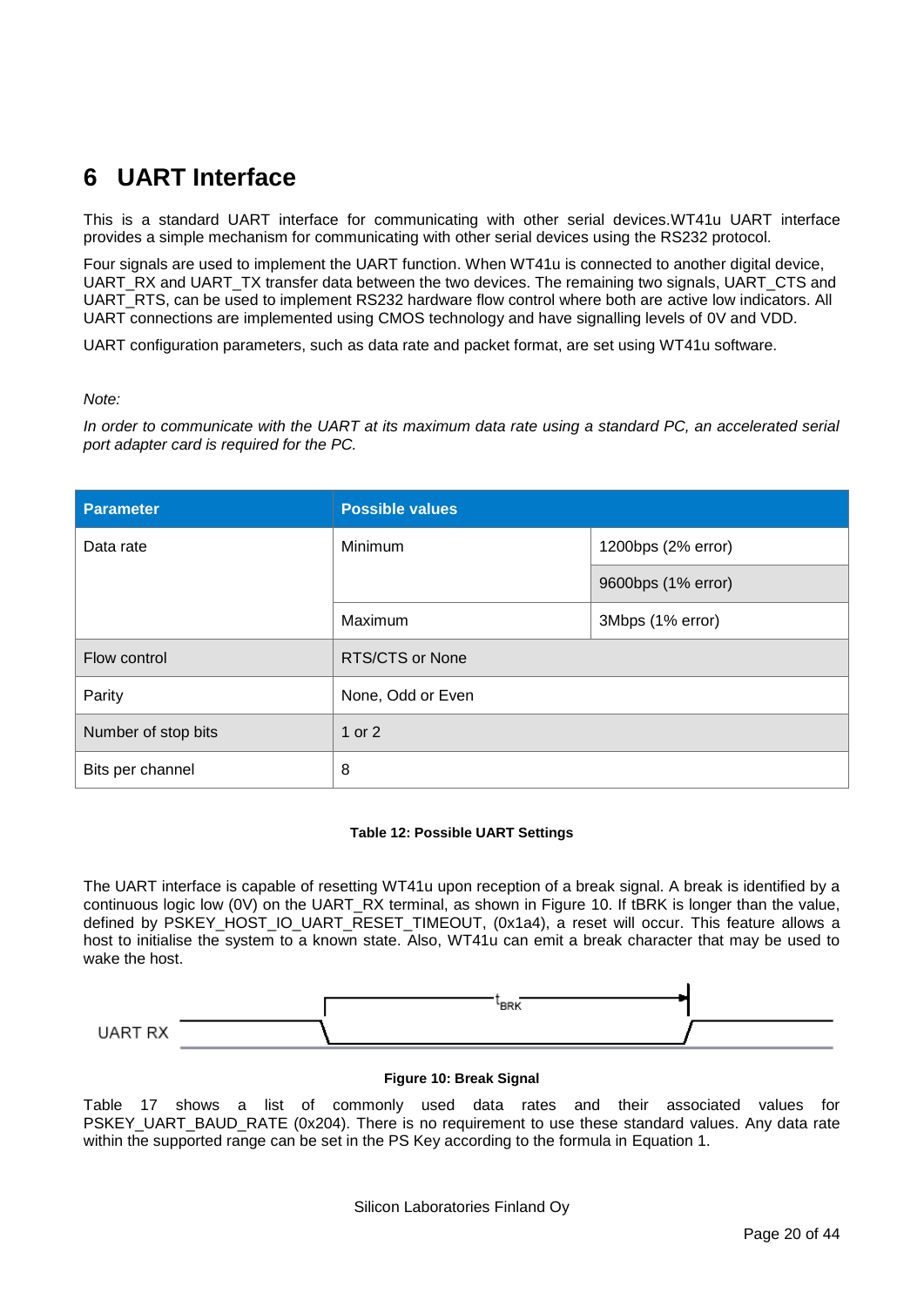# Data Rate =  $\frac{PSKEY_UART_BAUDRATE}{0.004096}$

0.004096

### **Equation 1: Data Rate**

| Data rate [bits/s] | <b>Persistent store value</b><br>(Hex) | Error [bits/s]  | Error [%]   |
|--------------------|----------------------------------------|-----------------|-------------|
| 1200               | 0x0005                                 | $5\phantom{.0}$ | 1.73        |
| 2400               | 0x000A                                 | 10              | 1.73        |
| 4800               | 0x0014                                 | 20              | 1.73        |
| 9600               | 0x0027                                 | 39              | $-0.82$     |
| 19200              | 0x004F                                 | 79              | 0.45        |
| 38400              | 0x009D                                 | 157             | $-0.18$     |
| 57600              | 0x00EC                                 | 236             | 0.03        |
| 76800              | 0x013B                                 | 315             | 0.14        |
| 115200             | 0x01D8                                 | 472             | 0.03        |
| 230400             | 0x03B0                                 | 944             | 0.03        |
| 460800             | 0x075F                                 | 1887            | $-0.02$     |
| 921600             | 0x0EBF                                 | 3775            | $\mathbf 0$ |
| 1382400            | 0x161E                                 | 5662            | $-0.01$     |
| 1843200            | 0x1D7E                                 | 7550            | $\mathbf 0$ |
| 2764800            | 0x2C3D                                 | 11325           | $\mathbf 0$ |

**Table 13: Standard Data Rates**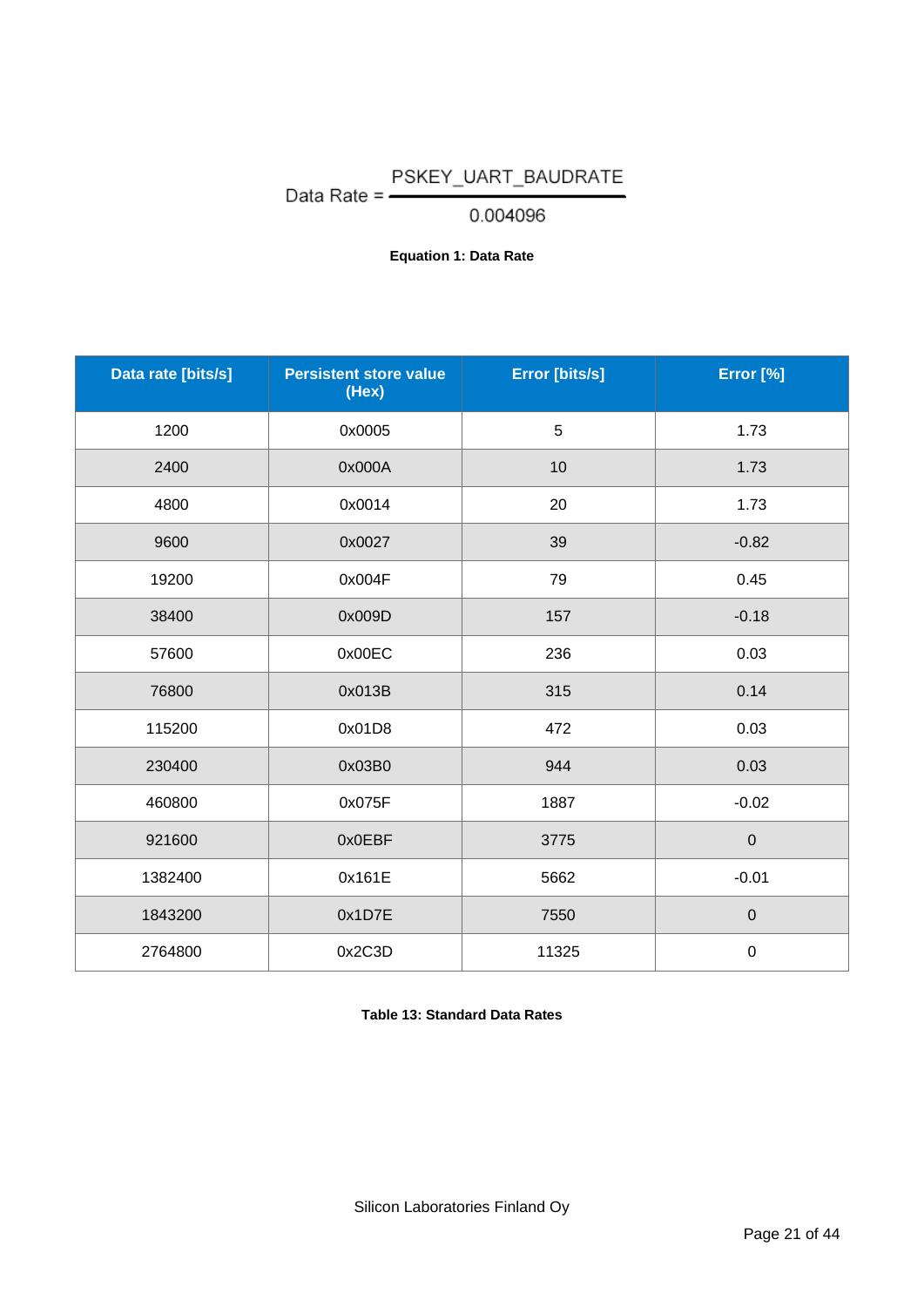# <span id="page-21-0"></span>6.1 UART Bypass



**Figure 11: UART Bypass Architecture**

# <span id="page-21-1"></span>6.2 UART Configuration While Reset is Active

The UART interface for WT41u while the chip is being held in reset is tristate. This will allow the user to daisy chain devices onto the physical UART bus. The constraint on this method is that any devices connected to this bus must tristate when WT41u reset is de-asserted and the firmware begins to run.

# <span id="page-21-2"></span>6.3 UART Bypass Mode

Alternatively, for devices that do not tristate the UART bus, the UART bypass mode on the chipset can be used. The default state of the chipset after reset is de-asserted; this is for the host UART bus to be connected to the chipset UART, thereby allowing communication to the chipset via the UART. All UART bypass mode connections are implemented using CMOS technology and have signalling levels of 0V and VDD.

In order to apply the UART bypass mode, a BCCMD command will be issued to the chipset. Upon this issue, it will switch the bypass to PIO[7:4] as Figure 11 indicates. Once the bypass mode has been invoked, WT41u will enter the Deep Sleep state indefinitely.

In order to re-establish communication with WT41u, the chip must be reset so that the default configuration takes effect.

It is important for the host to ensure a clean Bluetooth disconnection of any active links before the bypass mode is invoked. Therefore, it is not possible to have active Bluetooth links while operating the bypass mode.

The current consumption for a device in UART bypass mode is equal to the values quoted for a device in standby mode.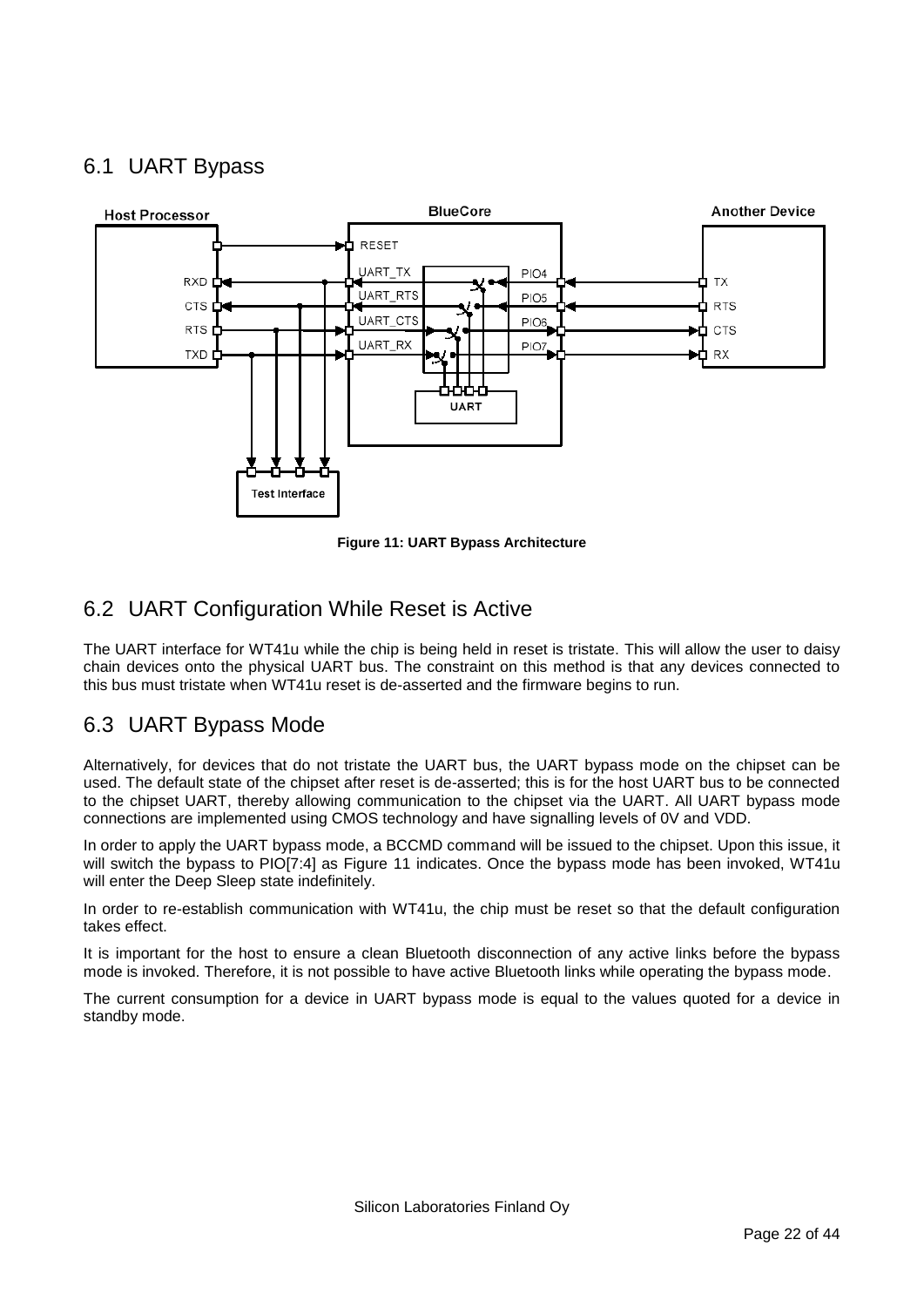# <span id="page-22-0"></span>**7 USB Interface**

This is a full speed (12Mbits/s) USB interface for communicating with other compatible digital devices. WT41u acts as a USB peripheral, responding to requests from a master host controller such as a PC.

The USB interface is capable of driving a USB cable directly. No external USB transceiver is required. The device operates as a USB peripheral, responding to requests from a master host controller such as a PC. Both the OHCI and the UHCI standards are supported. The set of USB endpoints implemented can behave as specified in the USB section of the Bluetooth v2.1 + EDR specification or alternatively can appear as a set of endpoints appropriate to USB audio devices such as speakers.

As USB is a master/slave oriented system (in common with other USB peripherals), WT41u only supports USB Slave operation.

## <span id="page-22-1"></span>7.1 USB Data Connections

The USB data lines emerge as pins USB\_DP and USB\_DN. These terminals are connected to the internal USB I/O buffers of the the chipset, therefore, have a low output impedance. To match the connection to the characteristic impedance of the USB cable, resistors must be placed in series with USB\_DP/USB\_DN and the cable.

## <span id="page-22-2"></span>7.2 USB Pull-Up resistor

WT41u features an internal USB pull-up resistor. This pulls the USB DP pin weakly high when WT41u is ready to enumerate. It signals to the PC that it is a full speed (12Mbits/s) USB device.

The USB internal pull-up is implemented as a current source, and is compliant with section 7.1.5 of the USB specification v1.2. The internal pull-up pulls USB\_DP high to at least 2.8V when loaded with a 15kΩ 5% pulldown resistor (in the hub/host) when VDD\_PADS =  $3.1V$ . This presents a Thevenin resistance to the host of at least 900Ω. Alternatively, an external 1.5kΩ pull-up resistor can be placed between a PIO line and D+ on the USB cable. The firmware must be alerted to which mode is used by setting PSKEY\_USB\_PIO\_PULLUP appropriately. The default setting uses the internal pull-up resistor.

# <span id="page-22-3"></span>7.3 USB Power Supply

The USB specification dictates that the minimum output high voltage for USB data lines is 2.8V. To safely meet the USB specification, the voltage on the VDD supply terminal must be an absolute minimum of 3.1V. Silicon Labs recommends 3.3V for optimal USB signal quality.

## <span id="page-22-4"></span>7.4 Self-Powered Mode

In self-powered mode, the circuit is powered from its own power supply and not from the VBUS (5V) line of the USB cable. It draws only a small leakage current (below 0.5mA) from VBUS on the USB cable. This is the easier mode for which to design, as the design is not limited by the power that can be drawn from the USB hub or root port. However, it requires that VBUS be connected to WT41u via a resistor network (R<sub>vb1</sub> and Rvb2), so WT41u can detect when VBUS is powered up. The chipset will not pull USB\_DP high when VBUS is off.

Self-powered USB designs (powered from a battery or PSU) must ensure that a PIO line is allocated for USB pullup purposes. A 1.5kΩ 5% pull-up resistor between USB\_DP and the selected PIO line should be fitted to the design. Failure to fit this resistor may result in the design failing to be USB compliant in self-powered mode. The internal pull-up in the chipset is only suitable for bus-powered USB devices, e.g., dongles.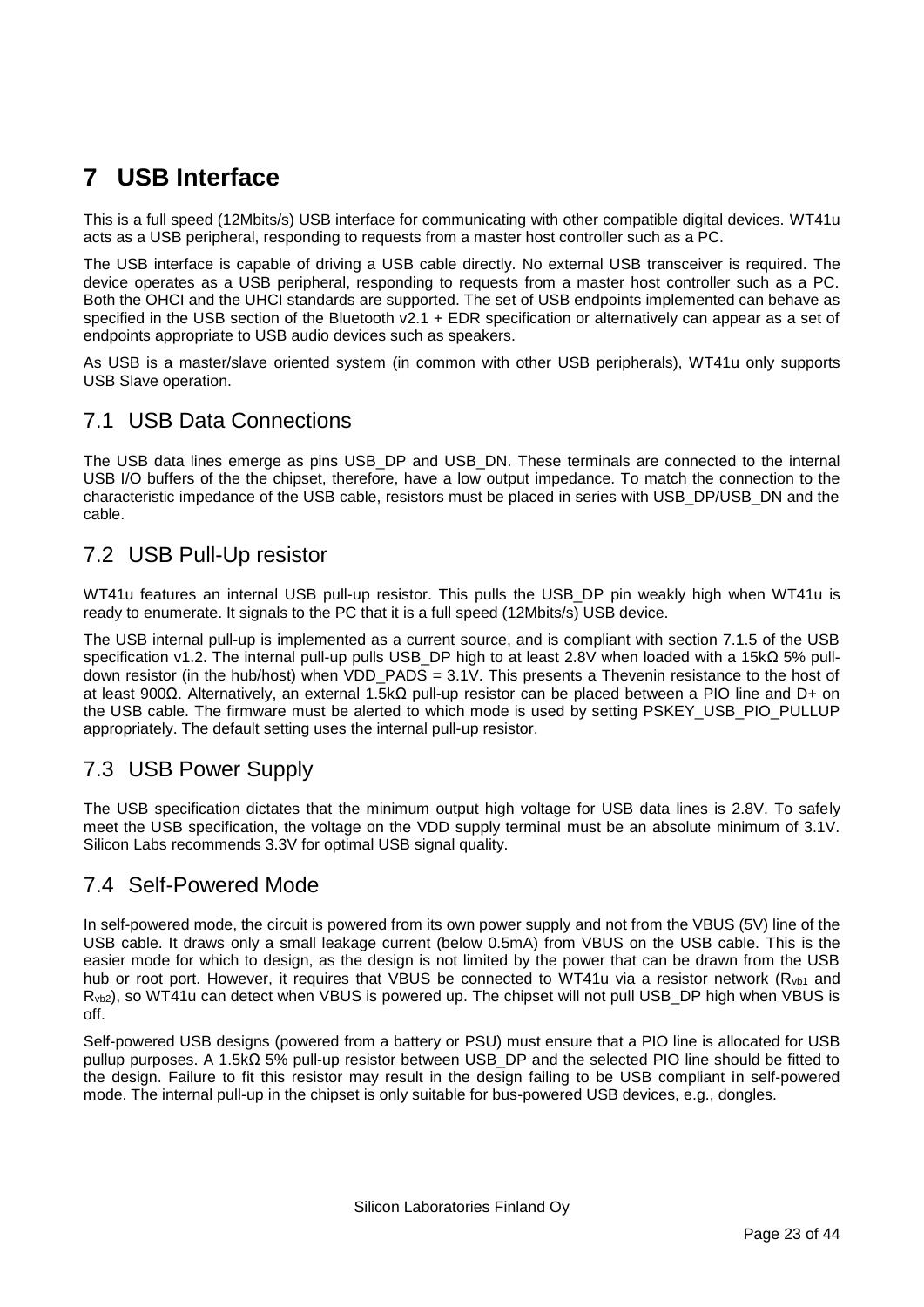

**Figure 12: USB Connections for Self-Powered Mode**

The terminal marked USB\_ON can be any free PIO pin. The PIO pin selected must be registered by setting PSKEY\_USB\_PIO\_VBUS to the corresponding pin number.

| <b>Identifier</b>  | <b>Value</b>       | <b>Function</b>                 |
|--------------------|--------------------|---------------------------------|
| $R_{\rm s}$        | $27\Omega$ nominal | Impedance matching to USB cable |
| R <sub>v</sub> b1  | $22k\Omega$ 5%     | <b>VBUS ON sense divider</b>    |
| $Rv$ <sub>b2</sub> | $47k\Omega$ 5%     | <b>VBUS ON sense divider</b>    |

#### **Figure 13: USB Interface Component Values**

# <span id="page-23-0"></span>7.5 Bus-Powered Mode

In bus-powered mode, the application circuit draws its current from the 5V VBUS supply on the USB cable. WT41u negotiates with the PC during the USB enumeration stage about how much current it is allowed to consume. On power-up the device must not draw more than 100 mA but after being configured it can draw up to 500 mA.

For WT41u, the USB power descriptor should be altered to reflect the amount of power required. This is accomplished by setting PSKEY\_USB\_MAX\_POWER (0x2c6). This is higher than for a Class 2 application due to the extra current drawn by the Transmit RF PA. By default for WT41u the setting is 300 mA.

When selecting a regulator, be aware that VBUS may go as low as 4.4V. The inrush current (when charging reservoir and supply decoupling capacitors) is limited by the USB specification. See the USB Specification. Some applications may require soft start circuitry to limit inrush current if more than 10uF is present between VBUS and GND. The 5V VBUS line emerging from a PC is often electrically noisy. As well as regulation down to 3.3V and 1.8V, applications should include careful filtering of the 5V line to attenuate noise that is above the voltage regulator bandwidth. Excessive noise on WT41u supply pins will result in reduced receiver sensitivity and a distorted RF transmit signal.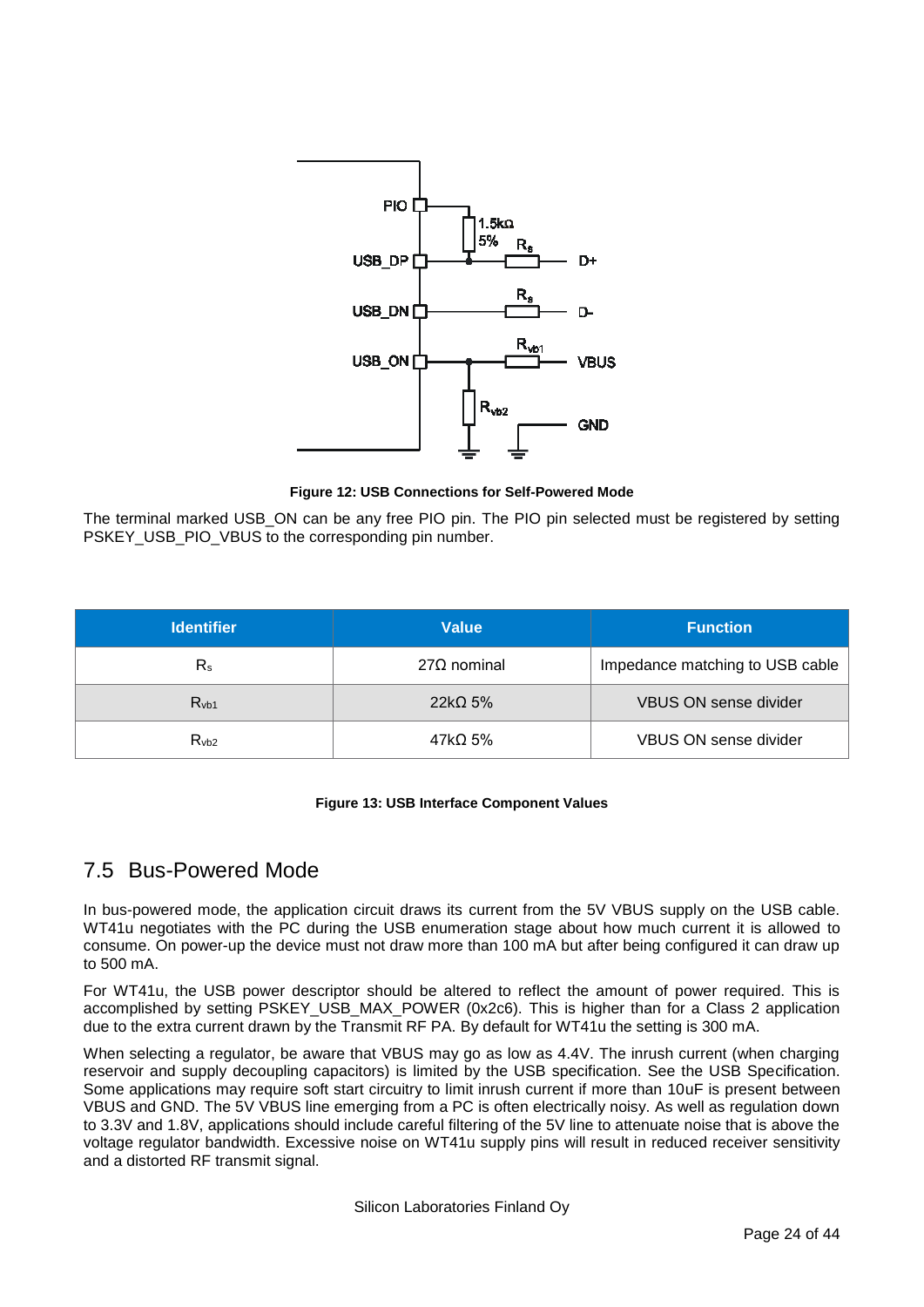

**Figure 14: USB Connections for Bus-Powered Mode**

# <span id="page-24-0"></span>7.6 USB Suspend Current

All USB devices must permit the USB controller to place them in a USB suspend mode. While in USB Suspend, bus-powered devices must not draw more than 2.5mA from USB VBUS (self-powered devices may draw more than 2.5mA from their own supply). This current draw requirement prevents operation of the radio by bus-powered devices during USB Suspend.

When computing suspend current, the current from VBUS through the bus pull-up and pull-down resistors must be included. The pull-up resistor at the device is 1.5 kΩ. (nominal). The pull-down resistor at the hub is 14.25kΩ. to 24.80kΩ. The pull-up voltage is nominally 3.3V, which means that holding one of the signal lines high takes approximately 200uA, leaving only 2.3mA available from a 2.5mA budget. Ensure that external LEDs and/or amplifiers can be turned off by the chipset. The entire circuit must be able to enter the suspend mode.

# <span id="page-24-1"></span>7.7 USB Detach and Wake-Up Signaling

WT41u can provide out-of-band signaling to a host controller by using the control lines called USB\_DETACH and USB WAKE UP. These are outside the USB specification (no wires exist for them inside the USB cable), but can be useful when embedding WT41u into a circuit where no external USB is visible to the user. Both control lines are shared with PIO pins and can be assigned to any PIO pin by setting PSKEY\_USB\_PIO\_DETACH and PSKEY\_USB\_PIO\_WAKEUP to the selected PIO number.

USB\_DETACH is an input which, when asserted high, causes WT41u to put USB\_DN and USB\_DP in high impedance state and turns off the pull-up resistor on DP. This detaches the device from the bus and is logically equivalent to unplugging the device. When USB\_DETACH is taken low, WT41u will connect back to USB and await enumeration by the USB host.

USB\_WAKE\_UP is an active high output (used only when USB\_DETACH is active) to wake up the host and allow USB communication to recommence. It replaces the function of the software USB WAKE\_UP message (which runs over the USB cable) and cannot be sent while the chipset is effectively disconnected from the bus.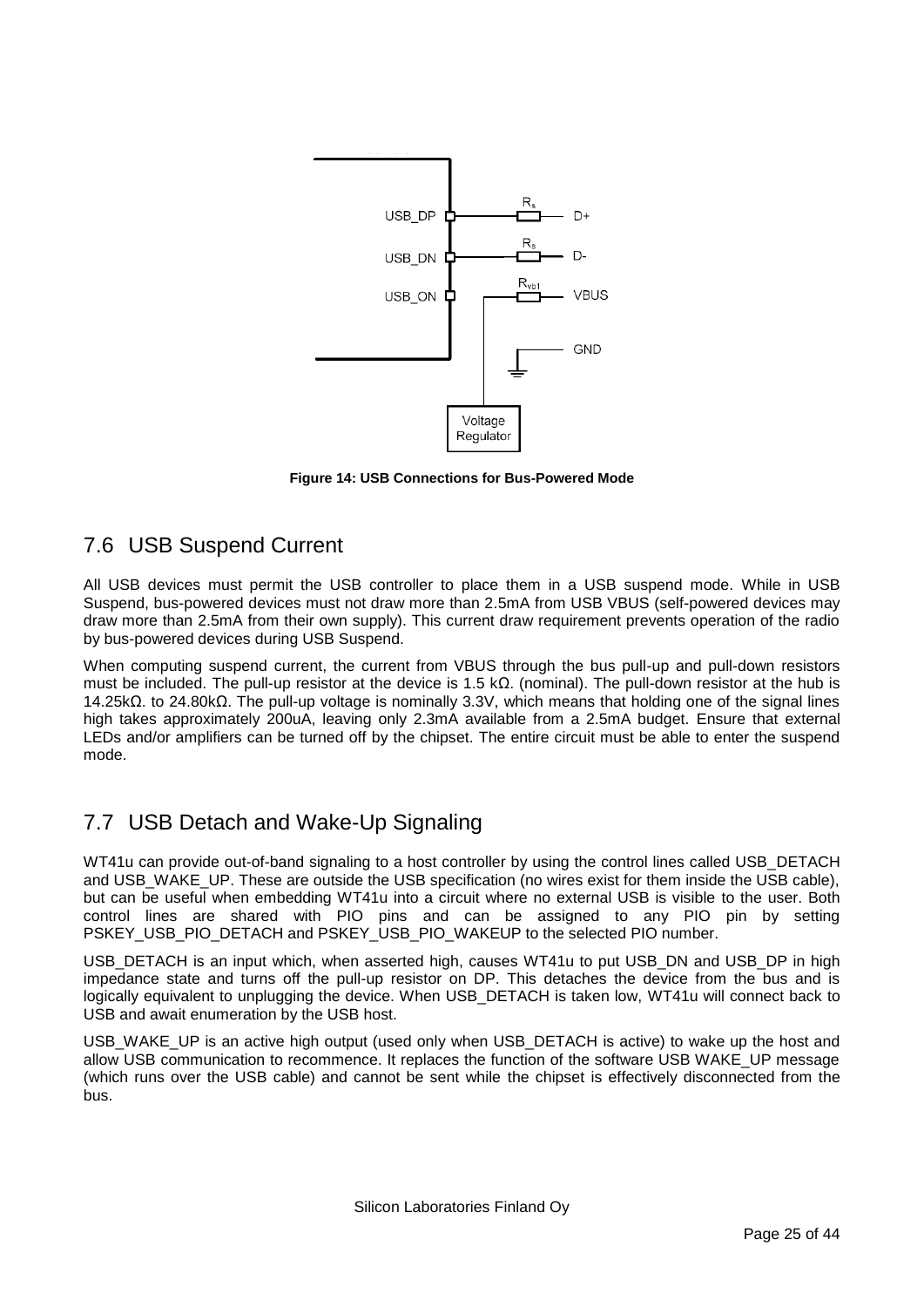

**Figure 15: USB\_Detach and USB\_Wake\_Up Signals**

# <span id="page-25-0"></span>7.8 USB Driver

A USB Bluetooth device driver is required to provide a software interface between the chipset and Bluetooth software running on the host computer. Please, contact Silicon Labs support at [http://www.silabs.com](http://www.silabs.com/) for suitable drivers.

# <span id="page-25-1"></span>7.9 USB v2.0 Compliance and Compatibility

Although WT41u meets the USB specification, Silicon Labs cannot guarantee that an application circuit designed around the module is USB compliant. The choice of application circuit, component choice and PCB layout all affect USB signal quality and electrical characteristics. The information in this document is intended as a guide and should be read in association with the USB specification, with particular attention being given to Chapter 7. Independent USB qualification must be sought before an application is deemed USB compliant and can bear the USB logo. Such qualification can be obtained from a USB plugfest or from an independent USB test house.

Terminals USB\_DP and USB\_DN adhere to the USB Specification v2.0 (Chapter 7) electrical requirements.

The chipset is compatible with USB v2.0 host controllers; under these circumstances the two ends agree the mutually acceptable rate of 12Mbits/s according to the USB v2.0 specification.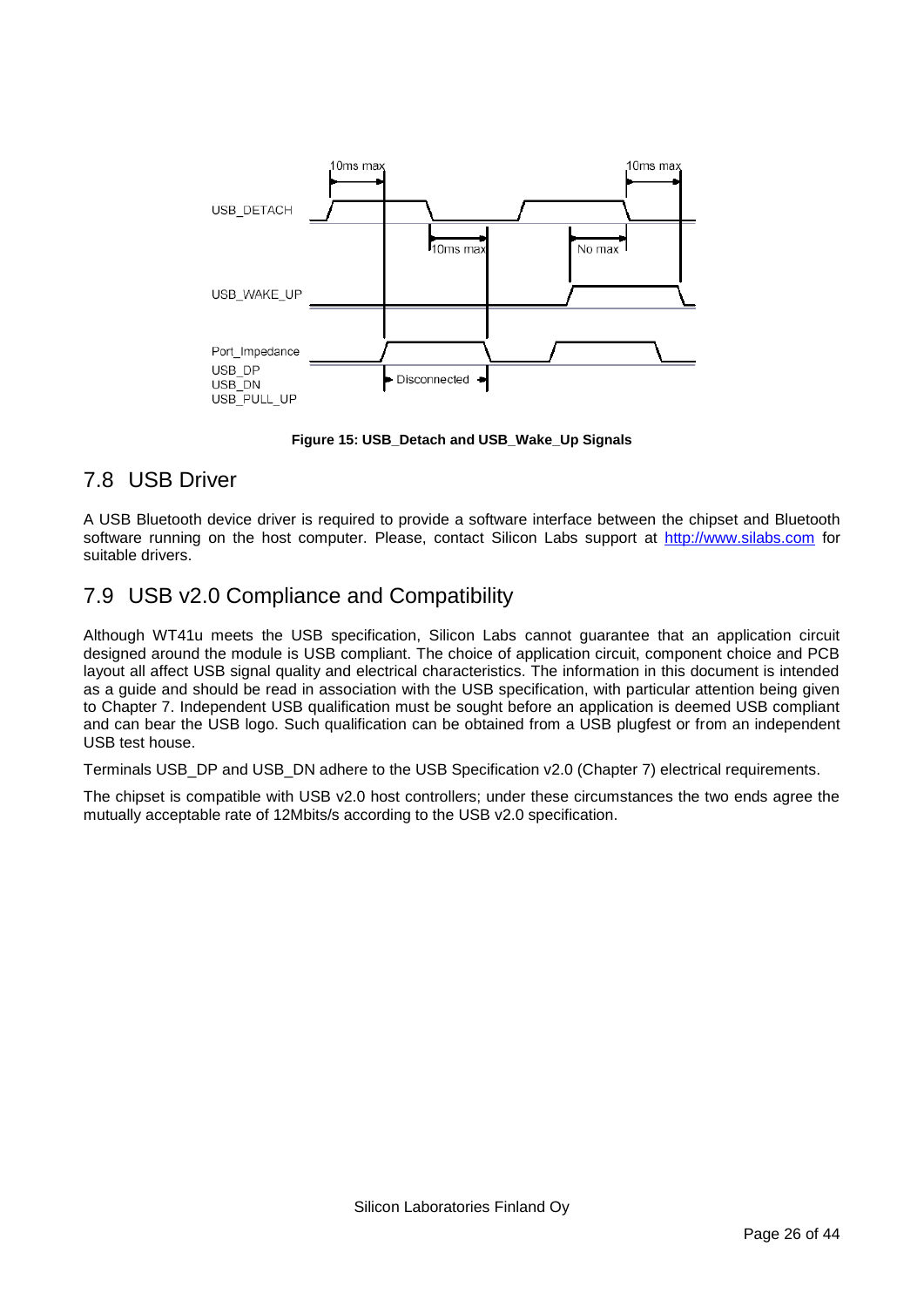# <span id="page-26-0"></span>**8 Serial Peripheral Interface (SPI)**

The SPI port can be used for system debugging. It can also be used for programming the Flash memory and setting the PSKEY configurations. WT41u uses 16-bit data and 16-bit address serial peripheral interface, where transactions may occur when the internal processor is running or is stopped. SPI interface is connected using the MOSI, MISO, CSB and CLK pins. Please, contact the Silicon Labs support at [http://www.silabs.com](http://www.silabs.com/) for detailed information about the instruction cycle.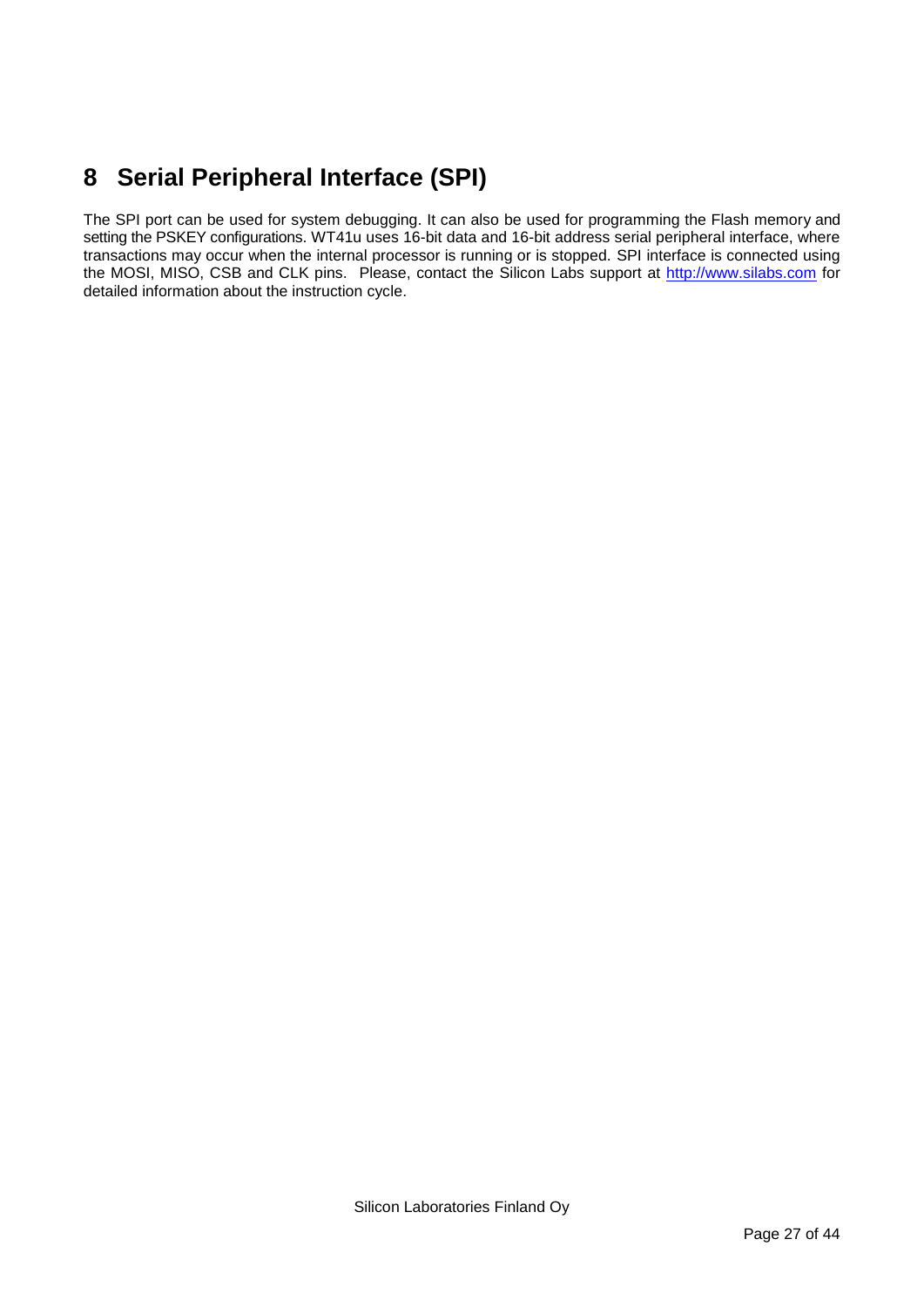# <span id="page-27-0"></span>**9 PCM Codec Interface**

PCM is a standard method used to digitize audio (particularly voice) for transmission over digital communication channels. Through its PCM interface, WT41u has hardware support for continual transmission and reception of PCM data, thus reducing processor overhead for wireless headset applications. WT41u offers a bidirectional digital audio interface that routes directly into the baseband layer of the on-chip firmware. It does not pass through the HCI protocol layer.

Hardware on WT41u allows the data to be sent to and received from a SCO connection. Up to three SCO connections can be supported by the PCM interface at any one time.

WT41u can operate as the PCM interface master generating an output clock of 128, 256 or 512kHz. When configured as PCM interface slave, it can operate with an input clock up to 2048kHz. WT41u is compatible with a variety of clock formats, including Long Frame Sync, Short Frame Sync and GCI timing environments.

It supports 13-bit or 16-bit linear, 8-bit µ-law or A-law companded sample formats at 8ksamples/s and can receive and transmit on any selection of three of the first four slots following PCM\_SYNC. The PCM configuration options are enabled by setting PSKEY\_PCM\_CONFIG32.

WT41u interfaces directly to PCM audio devices.

*NOTE: Analog audio lines are very sensitive to RF disturbance. Use good layout practices to ensure noise less audio. Make sure that the return path for the audio signals follows the forward current all the way as close as possible and use fully differential signals when possible. Do not compromise audio routing.*

### <span id="page-27-1"></span>9.1 PCM Interface Master/Slave

When configured as the master of the PCM interface, WT41u generates PCM\_CLK and PCM\_SYNC.



#### **Figure 16: PCM Interface Master**

When configured as the Slave of the PCM interface, WT41u accepts PCM\_CLK rates up to 2048kHz.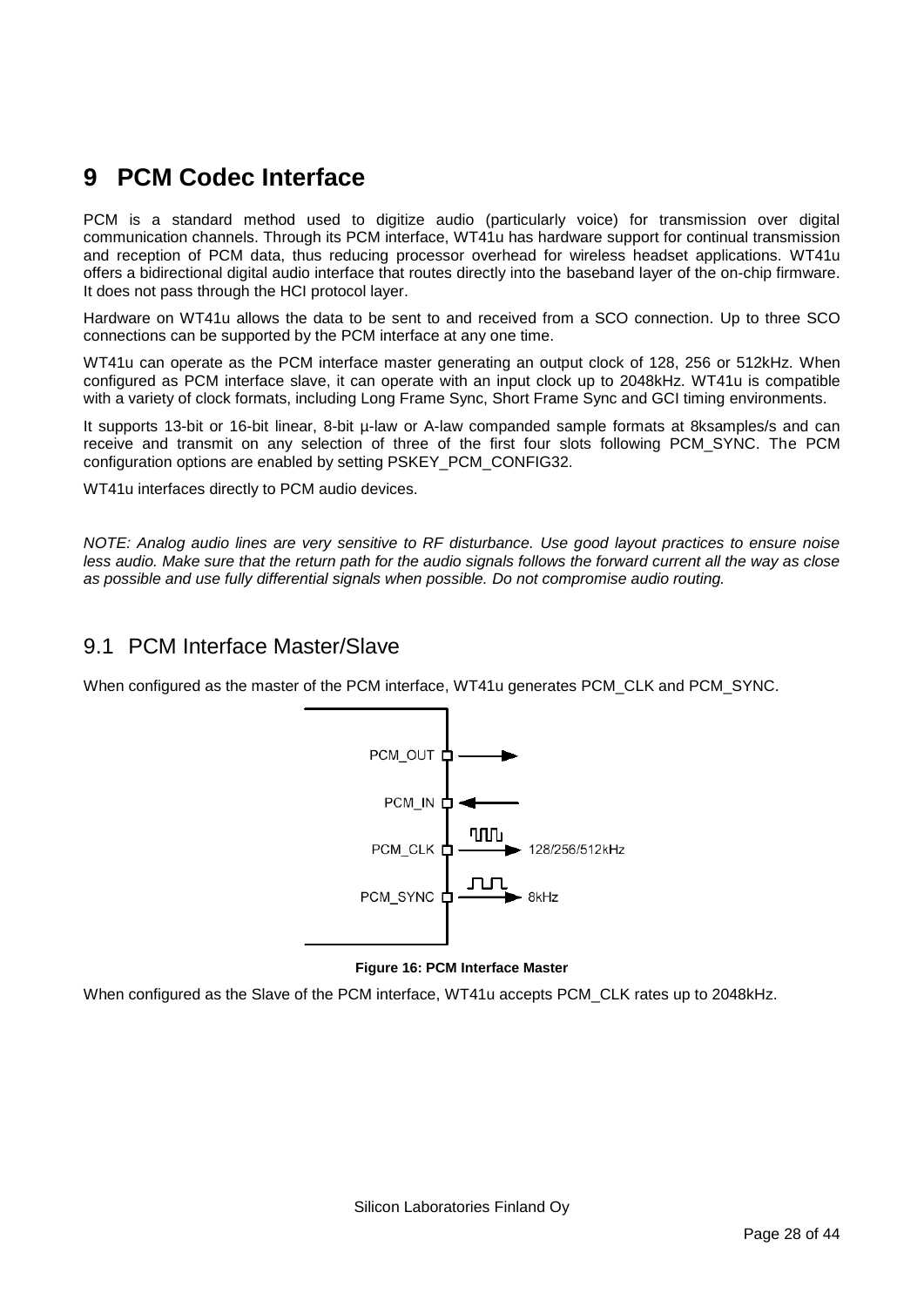

**Figure 17: PCM Interface Slave**

# <span id="page-28-0"></span>9.2 Long Frame Sync

Long Frame Sync is the name given to a clocking format that controls the transfer of PCM data words or samples. In Long Frame Sync, the rising edge of PCM\_SYNC indicates the start of the PCM word. When WT41u is configured as PCM master, generating PCM\_SYNC and PCM\_CLK, then PCM\_SYNC is 8-bits long. When WT41u is configured as PCM Slave, PCM\_SYNC may be from two consecutive falling edges of PCM\_CLK to half the PCM\_SYNC rate, i.e., 62.5s long.



**Figure 18: Long Frame Sync (Shown with 8-bit Companded Sample)**

WT41u samples PCM\_IN on the falling edge of PCM\_CLK and transmits PCM\_OUT on the rising edge. PCM\_OUT may be configured to be high impedance on the falling edge of PCM\_CLK in the LSB position or on the rising edge.

# <span id="page-28-1"></span>9.3 Short Frame Sync

In Short Frame Sync, the falling edge of PCM\_SYNC indicates the start of the PCM word. PCM\_SYNC is always one clock cycle long.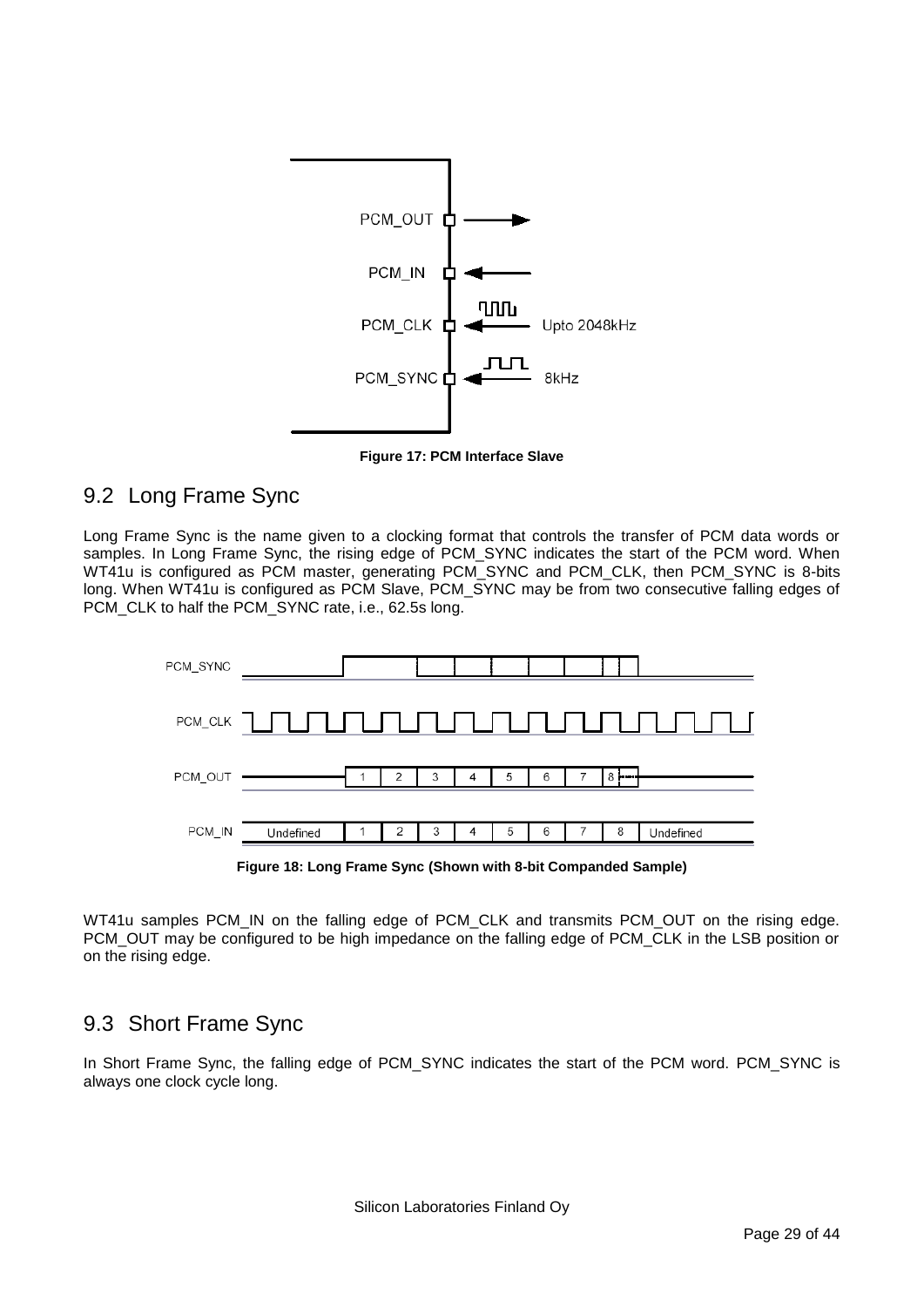

**Figure 19: Short Frame Sync (Shown with 16-bit Sample)**

As with Long Frame Sync, WT41u samples PCM IN on the falling edge of PCM CLK and transmits PCM\_OUT on the rising edge. PCM\_OUT may be configured to be high impedance on the falling edge of PCM CLK in the LSB position or on the rising edge.

## <span id="page-29-0"></span>9.4 Multi-slot Operation

More than one SCO connection over the PCM interface is supported using multiple slots. Up to three SCO connections can be carried over any of the first four slots.



**Figure 20: Multi-slot Operation with Two Slots and 8-bit Companded Samples**

# <span id="page-29-1"></span>9.5 GCI Interface

WT41u is compatible with the GCI, a standard synchronous 2B+D ISDN timing interface. The two 64kbits/s B channels can be accessed when this mode is configured.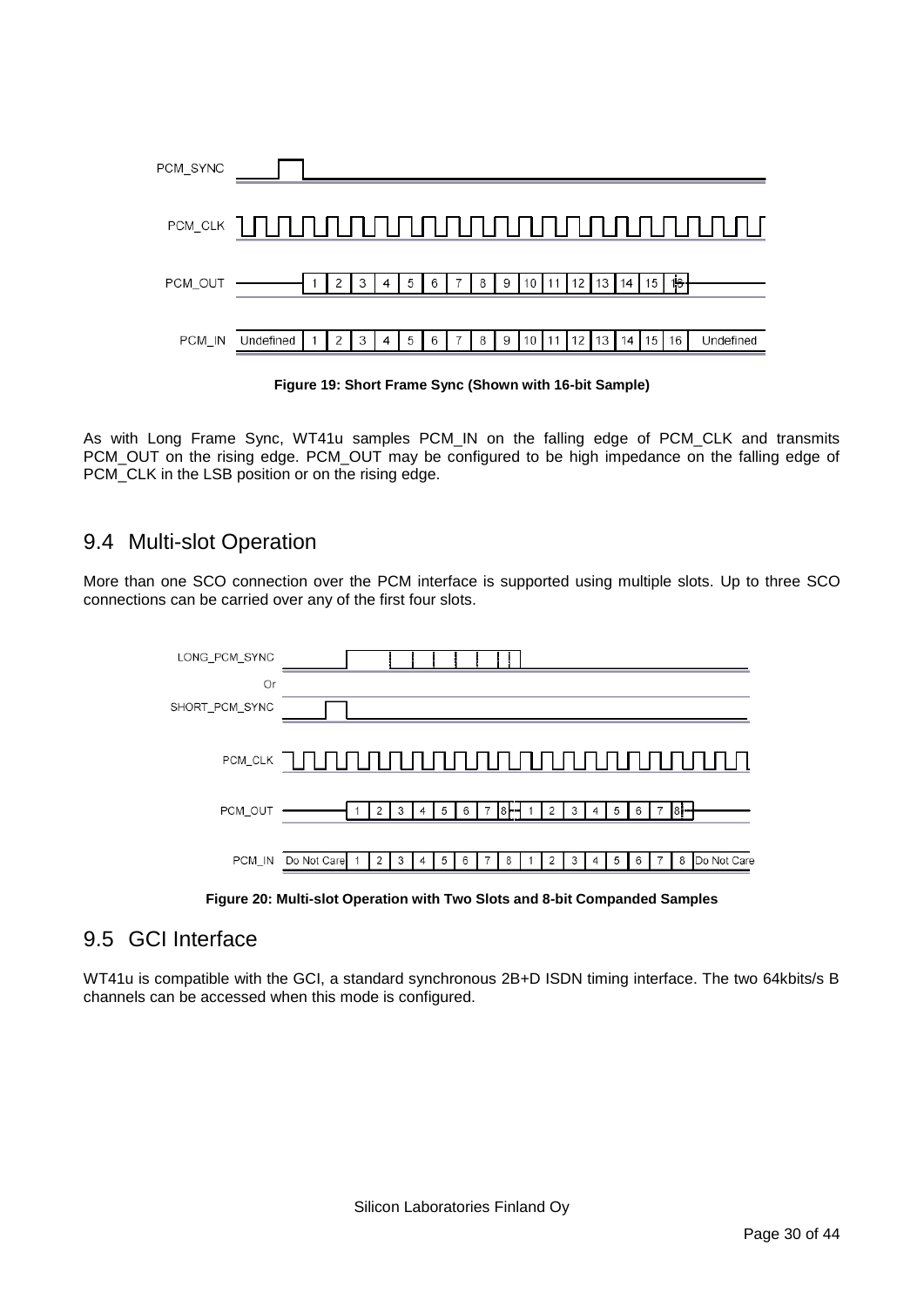

The start of frame is indicated by the rising edge of PCM\_SYNC and runs at 8kHz. With WT41u in Slave mode, the frequency of PCM\_CLK can be up to 4.096MHz.

## <span id="page-30-0"></span>9.6 Slots and Sample Formats

WT41u can receive and transmit on any selection of the first four slots following each sync pulse. Slot durations can be either 8 or 16 clock cycles. Durations of 8 clock cycles may only be used with 8-bit sample formats. Durations of 16 clocks may be used with 8-bit, 13-bit or 16-bit sample formats.

WT41u supports 13-bit linear, 16-bit linear and 8-bit -law or A-law sample formats. The sample rate is 8ksamples/s. The bit order may be little or big endian. When 16-bit slots are used, the 3 or 8 unused bits in each slot may be filled with sign extension, padded with zeros or a programmable 3-bit audio attenuation compatible with some Motorola codecs.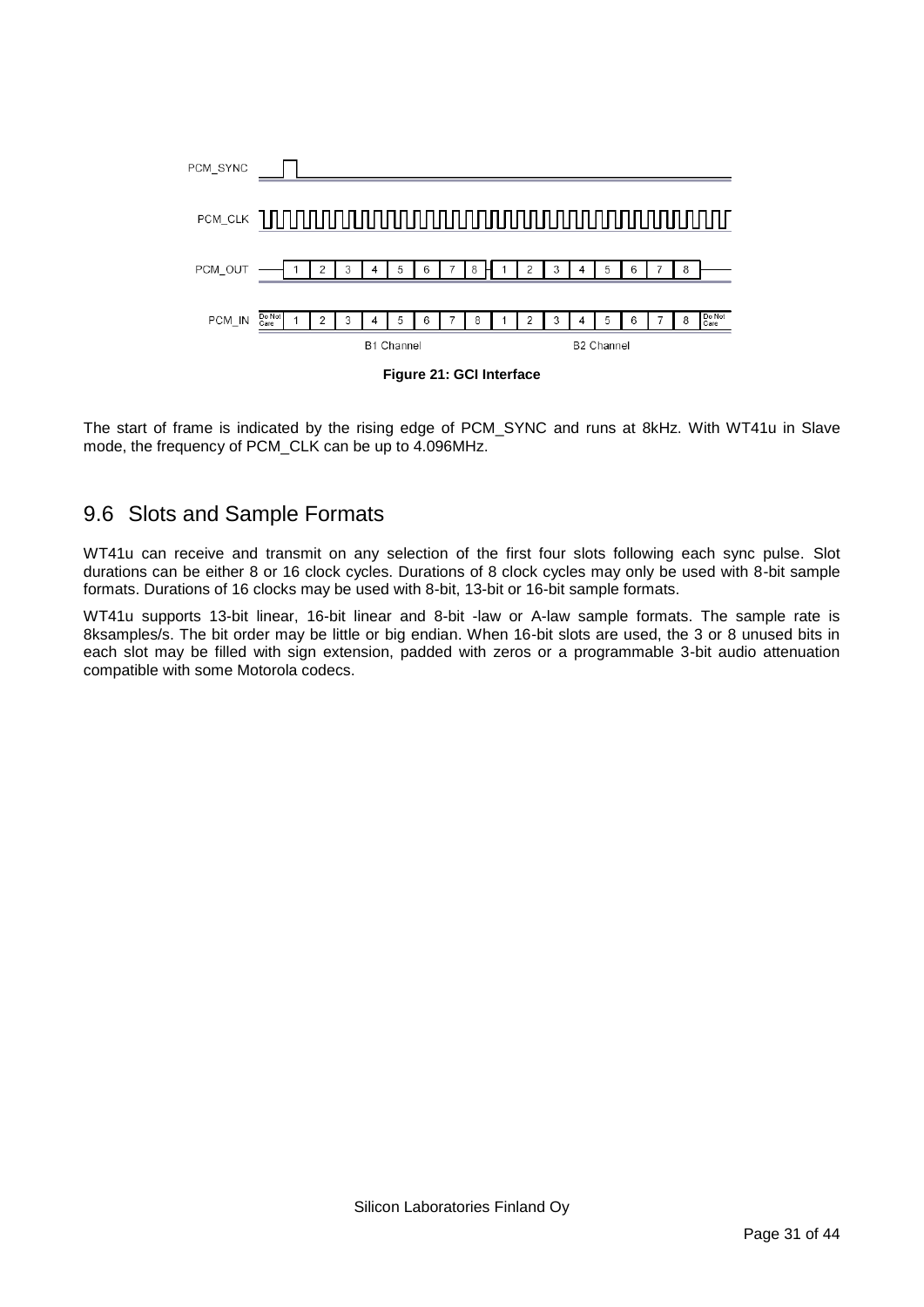

**Figure 22: 16-bit Slot Length and Sample Formats**

# <span id="page-31-0"></span>9.7 Additional Features

WT41u has a mute facility that forces PCM\_OUT to be 0. In master mode, PCM\_SYNC may also be forced to 0 while keeping PCM\_CLK running which some codecs use to control power down.

# <span id="page-31-1"></span>9.8 PCM\_CLK and PCM\_SYNC Generation

WT41u has two methods of generating PCM\_CLK and PCM\_SYNC in master mode. The first is generating these signals by DDS from the chipset internal 4MHz clock. Using this mode limits PCM\_CLK to 128, 256 or 512kHz and PCM\_SYNC to 8kHz. The second is generating PCM\_CLK and PCM\_SYNC by DDS from an internal 48MHz clock (which allows a greater range of frequencies to be generated with low jitter but consumes more power). This second method is selected by setting bit 48M\_PCM\_CLK\_GEN\_EN in PSKEY\_PCM\_CONFIG32. When in this mode and with long frame sync, the length of PCM\_SYNC can be either 8 or 16 cycles of PCM\_CLK, determined by LONG\_LENGTH\_SYNC\_EN in PSKEY\_PCM\_CONFIG32.

The Equation 2 describes PCM\_CLK frequency when being generated using the internal 48MHz clock: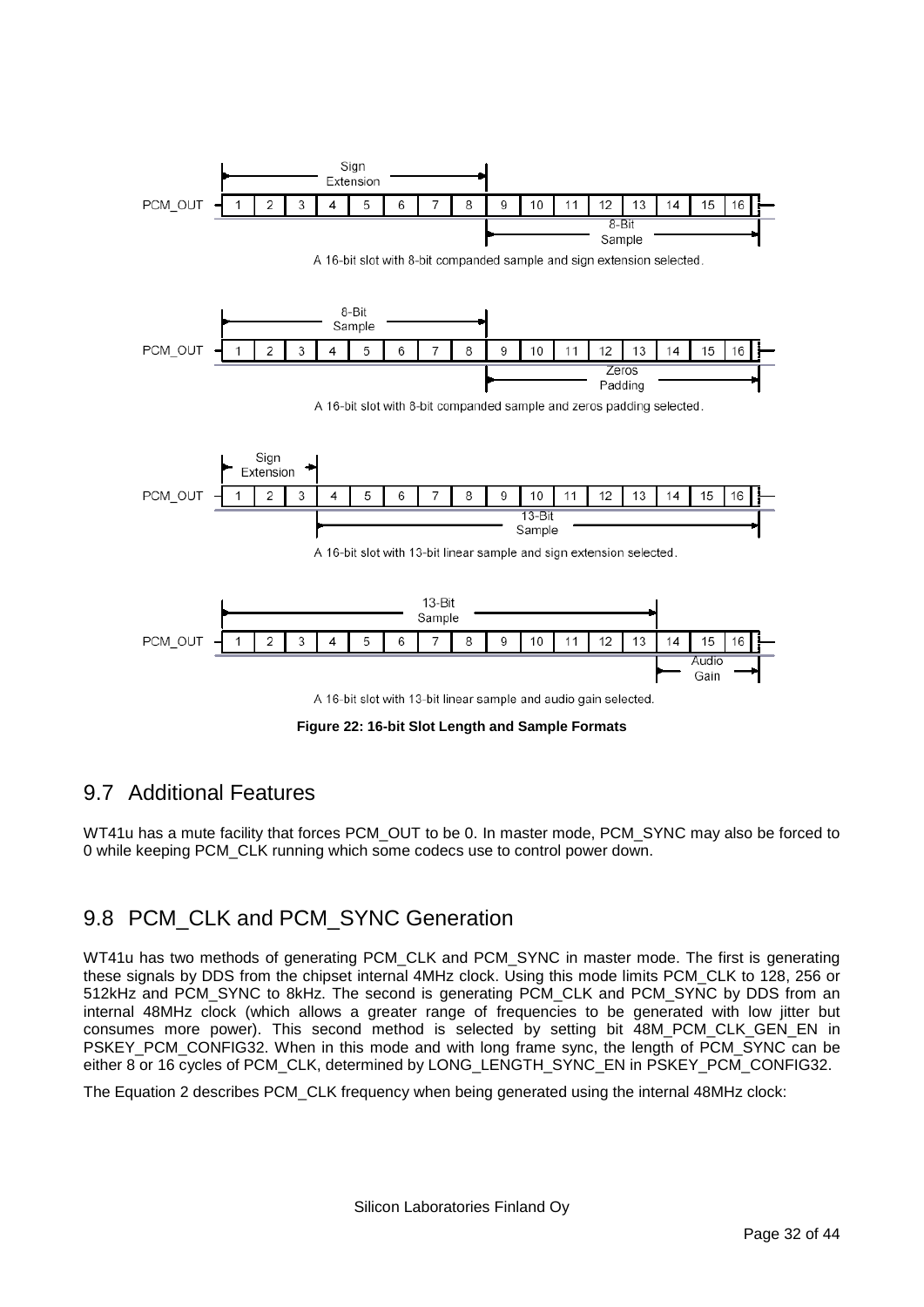$$
f = \frac{CNT\_RATE}{CNT\_LIMIT} \times 24MHz
$$

#### **Equation 2: PCM\_CLK Frequency When Being Generated Using the Internal 48MHz Clock**

The frequency of PCM\_SYNC relative to PCM\_CLK can be set using Equation 3:

$$
f = \frac{PCM\_CLK}{SYNC\_LIMIT \times 8}
$$

#### **Equation 3: PCM\_SYNC Frequency Relative to PCM\_CLK**

CNT\_RATE, CNT\_LIMIT and SYNC\_LIMIT are set using PSKEY\_PCM\_LOW\_JITTER\_CONFIG. As an example, to generate PCM\_CLK at 512kHz with PCM\_SYNC at 8kHz, set PSKEY\_PCM\_LOW\_JITTER\_CONFIG to 0x08080177.

## <span id="page-32-0"></span>9.9 PCM Configuration

The PCM configuration is set using two PS Keys, PSKEY\_PCM\_CONFIG32 detailed in Table 18 and PSKEY\_PCM\_LOW\_JITTER\_CONFIG in Table 19. The default for PSKEY\_PCM\_CONFIG32 is 0x00800000, i.e., first slot following sync is active, 13-bit linear voice format, long frame sync and interface master generating 256kHz PCM\_CLK from 4MHz internal clock with no tri-state of PCM\_OUT.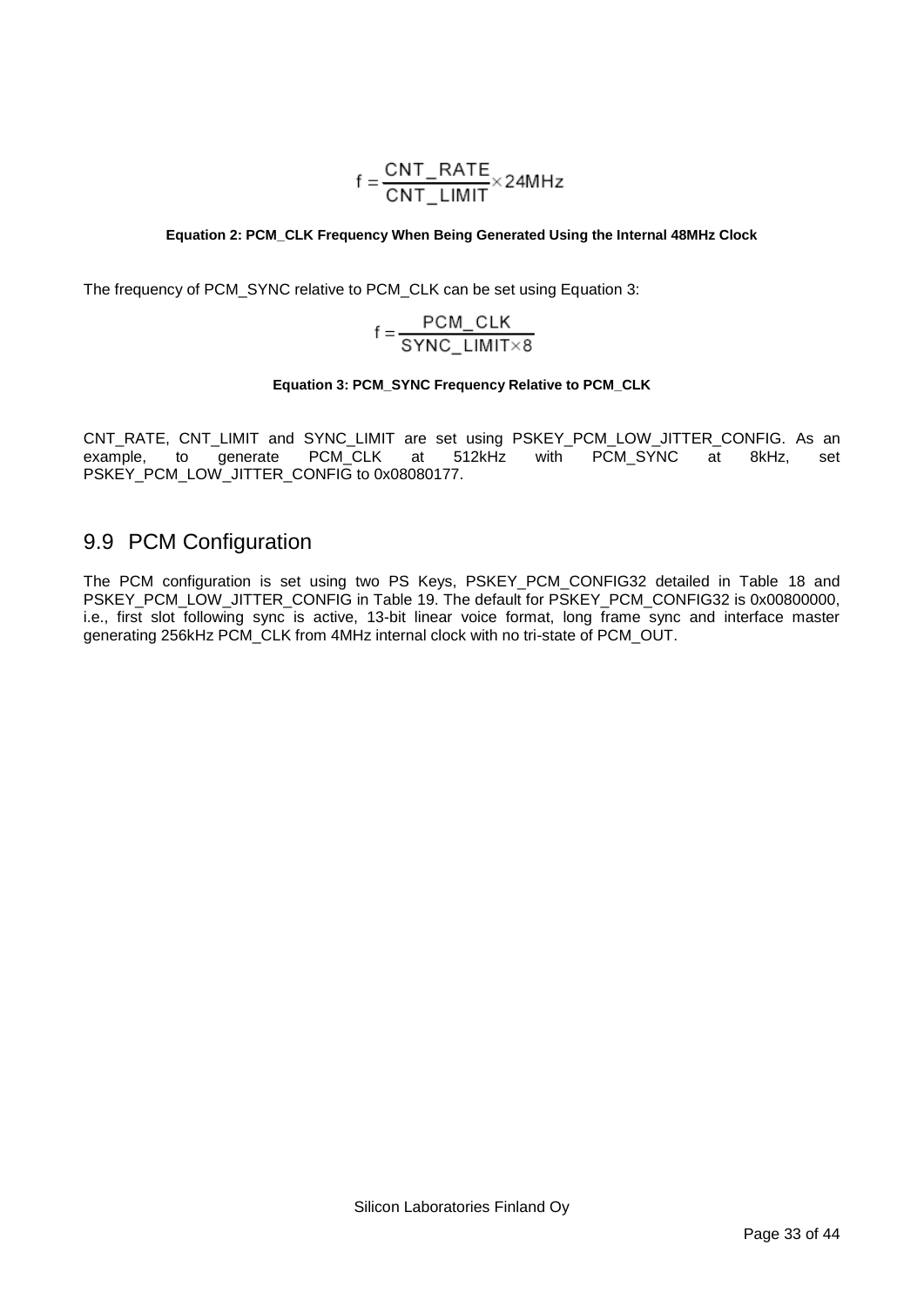| <b>Name</b>                                 | <b>Bit</b><br>position | <b>Description</b>                                                                                                                                                                                                        |
|---------------------------------------------|------------------------|---------------------------------------------------------------------------------------------------------------------------------------------------------------------------------------------------------------------------|
|                                             | 0                      | Set to 0                                                                                                                                                                                                                  |
| <b>SLAVE MODE EN</b>                        | $\mathbf{1}$           | 0 selects Master mode with internal generation of PCM_CLK and<br>PCM_SYNC. 1 selects Slave mode requiring externally generated<br>PCM_CLK and PCM_SYNC. This should be set to 1 if<br>48M_PCM_CLK_GEN_EN (bit 11) is set. |
| <b>SHORT SYNC EN</b>                        | $\overline{2}$         | 0 selects long frame sync (rising edge indicates start of frame),                                                                                                                                                         |
|                                             | 3                      | Set to 0                                                                                                                                                                                                                  |
| <b>SIGN EXTENDED</b><br>EN                  | 4                      | 0 selects long frame sync (rising edge indicates start of frame), 1 selects<br>short frame sync (falling edge indicates start of frame).                                                                                  |
| <b>LSB FIRST EN</b>                         | 5                      | 0 transmits and receives voice samples MSB first, 1 uses LSB                                                                                                                                                              |
| <b>TX TRISTATE EN</b>                       | 6                      | 0 transmits and receives voice samples MSB first, 1 uses LSB                                                                                                                                                              |
| <b>TX TRISTATE</b><br><b>RISING EDGE EN</b> | $\overline{7}$         | 0 tristates PCM_OUT immediately after the falling edge of PCM_CLK in the<br>last bit of an active slot, assuming the next slot is also not active. 1 tristates<br>PCM_OUT after the rising edge of PCM_CLK.               |
| <b>SYNC SUPPRESS</b><br>EN                  | 8                      | 0 enables PCM_SYNC output when master, 1 suppresses PCM_SYNC<br>whilst keeping PCM_CLK running. Some CODECS utilize this to enter a<br>low power state                                                                    |
| <b>GCI MODE EN</b>                          | 9                      | 1 enables GCI mode.                                                                                                                                                                                                       |
| <b>MUTE EN</b>                              | 10                     | 1 forces PCM_OUT to 0.                                                                                                                                                                                                    |
| 48M PCM CLK GEN<br>EN                       | 11                     | 0 sets PCM_CLK and PCM_SYNC generation via DDS from internal 4<br>MHz clock. 1 sets PCM_CLK and PCM_SYNC generation via DDS from<br>internal 48 MHz clock.                                                                |
| LONG LENGTH<br><b>SYNC EN</b>               | 12                     | 0 sets PCM_SYNC length to 8 PCM_CLK cycles and 1 sets length to 16<br>PCM_CLK cycles. Only applies for long frame sync and with<br>48M_PCM_CLK_GEN_EN set to 1.                                                           |
|                                             | [20:16]                | Set to 0b00000.                                                                                                                                                                                                           |
| <b>MASTER CLK RATE</b>                      | [22:21]                | Selects 128 (0b01), 256 (0b00), 512 (0b10) kHz PCM_CLK frequency<br>when master and 48M PCM CLK GEN EN (bit 11) is low.                                                                                                   |
| <b>ACTIVE SLOT</b>                          | [26:23]                | Default is 0001. Ignored by firmaware                                                                                                                                                                                     |
| <b>SAMPLE FORMAT</b>                        | [28:27]                | Selects between 13 (0b00), 16 (0b01), 8 (0b10) bit sample with 16 cycle<br>slot duration 8 (0b11) bit sample 8 cycle slot duration.                                                                                       |

**Table 14: PSKEY\_PCM\_CONFIG32 description**

Silicon Laboratories Finland Oy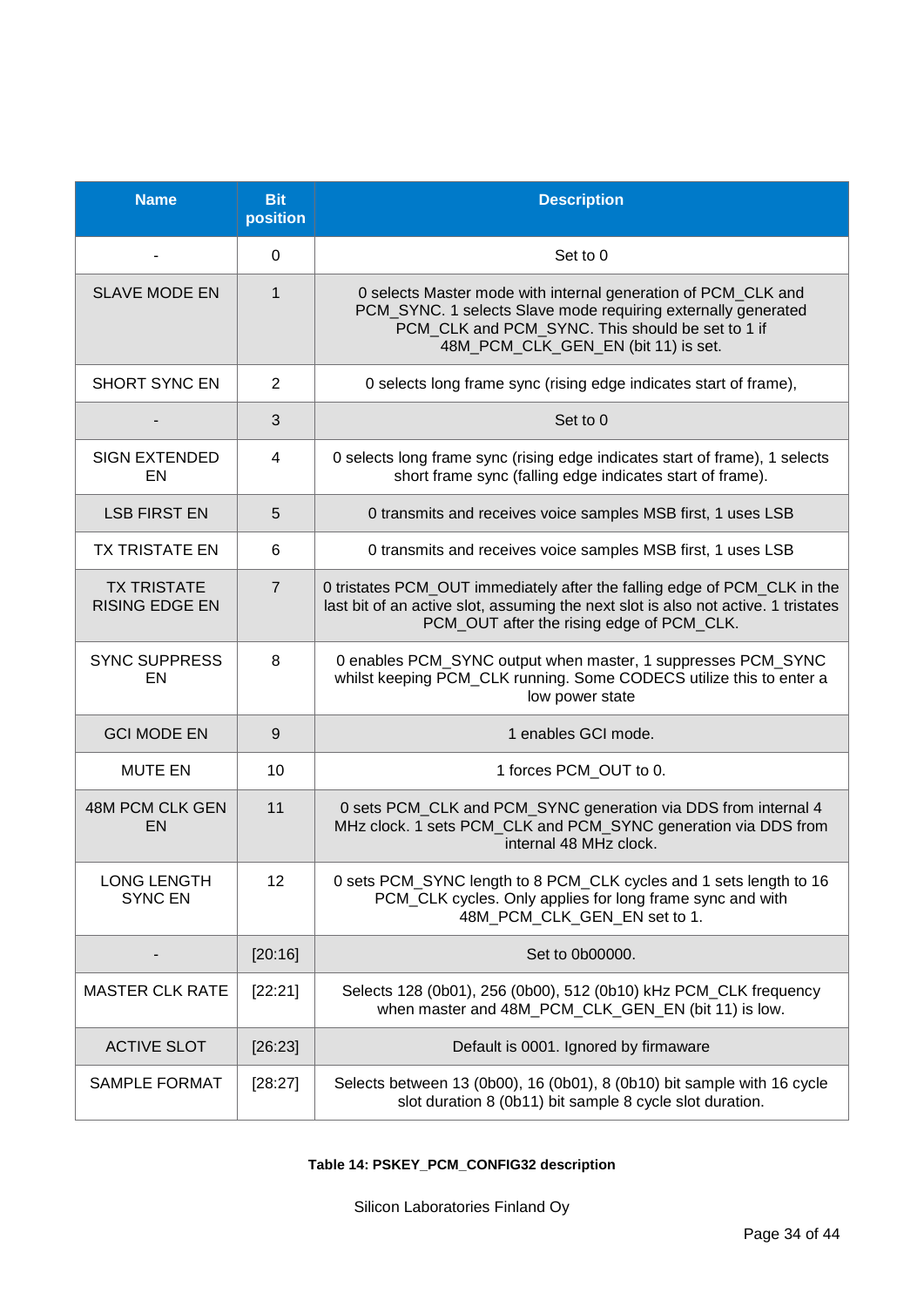| <b>Name</b>       | <b>Bit position</b> | <b>Description</b>                         |
|-------------------|---------------------|--------------------------------------------|
| <b>CNT LIMIT</b>  | $[12:0]$            | Sets PCM CLK counter limit                 |
| <b>CNT RATE</b>   | [23:16]             | Sets PCM CLK count rate                    |
| <b>SYNC LIMIT</b> | [31:24]             | Sets PCM_SYNC division relative to PCM_CLK |

**Table 15: PSKEY\_PCM\_LOW\_JITTER\_CONFIG Description**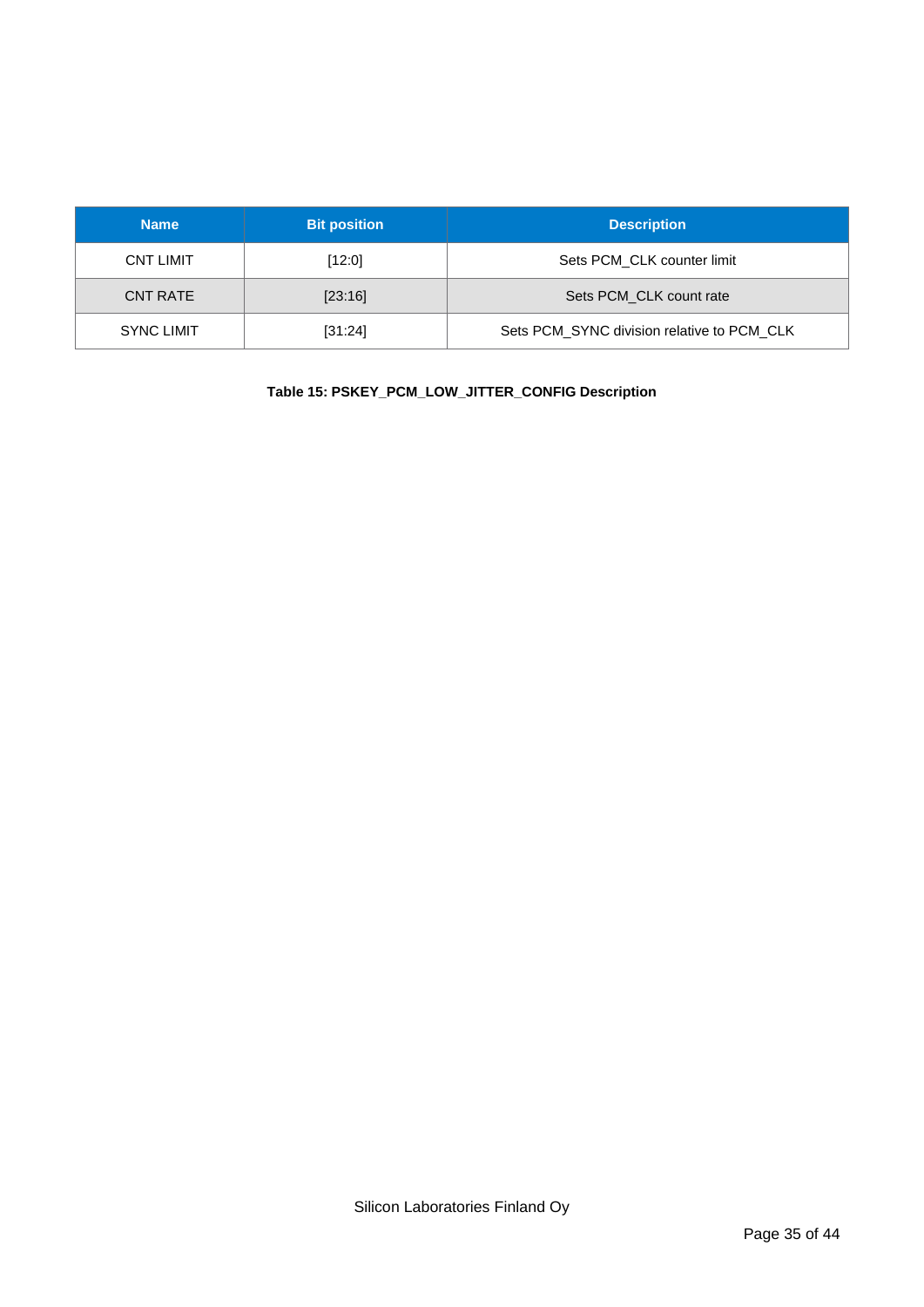# <span id="page-35-0"></span>**10 I/O Parallel Ports**

Six lines of programmable bidirectional input/outputs (I/O) are provided. All the PIO lines are power from VDD.

PIO lines can be configured through software to have either weak or strong pull-ups or pull-downs. All PIO lines are configured as inputs with weak pull-downs at reset. Any of the PIO lines can be configured as interrupt request lines or as wake-up lines from sleep modes.

WT41u has a general purpose analogue interface pin AIO[1]. This is used to access internal circuitry and control signals. It may be configured to provide additional functionality.

Auxiliary functions available via AIO[1] include an 8-bit ADC and an 8-bit DAC. Typically the ADC is used for battery voltage measurement. Signals selectable at this pin include the band gap reference voltage and a variety of clock signals: 48, 24, 16, 8MHz and the XTAL clock frequency. When used with analogue signals, the voltage range is constrained by the analogue supply voltage internally to the module (1.8V). When configured to drive out digital level signals (e.g., clocks), the output voltage level is determined by VDD.

## <span id="page-35-1"></span>10.1PIO Defaults

Silicon Labs cannot guarantee that these terminal functions remain the same. Refer to the software release note for the implementation of these PIO lines, as they are firmware build-specific.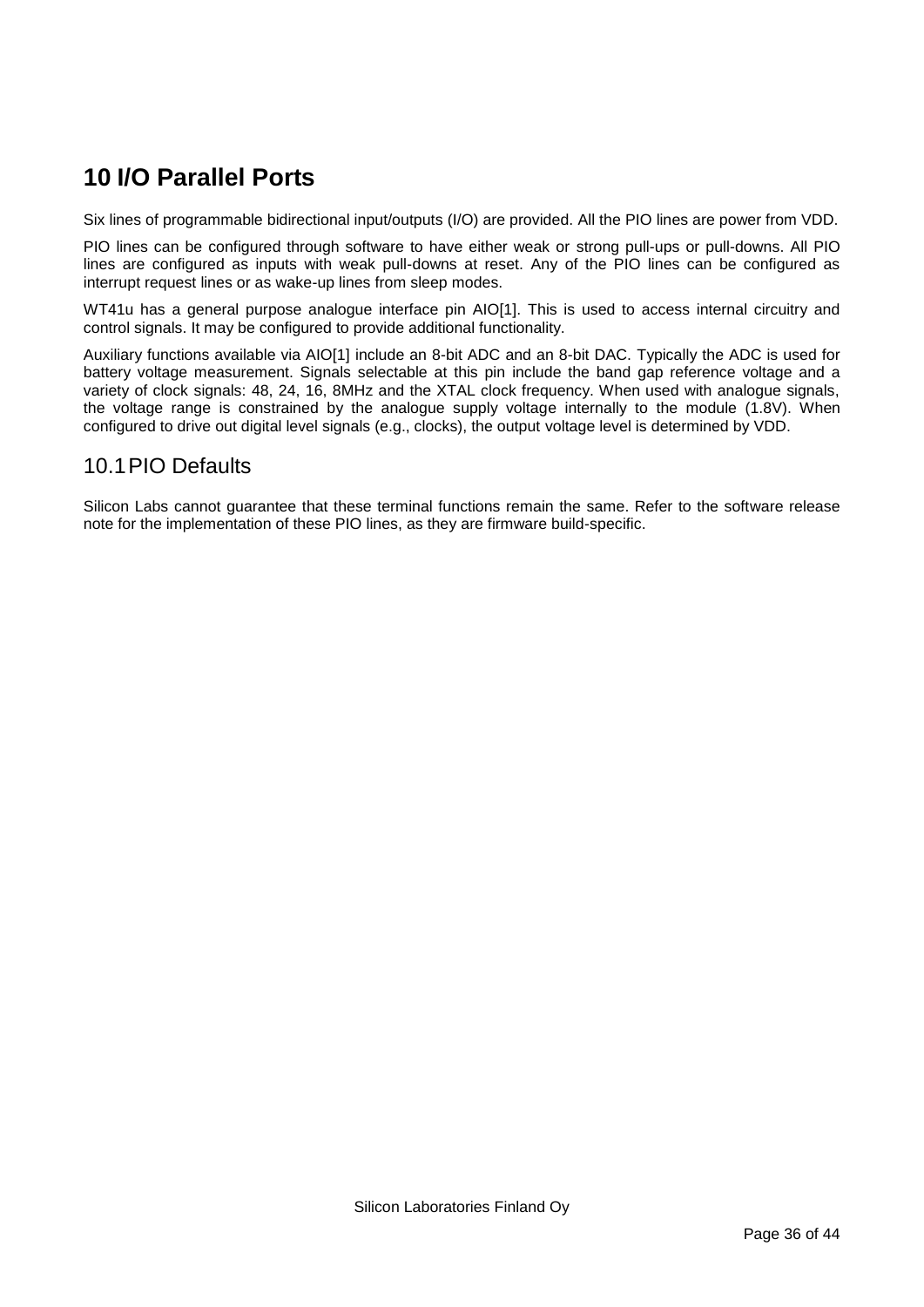# <span id="page-36-0"></span>**11 Reset**

WT41u may be reset from several sources: RESET pin, power on reset, a UART break character or via software configured watchdog timer. The RESET pin is an active low reset and is internally filtered using the internal low frequency clock oscillator. A reset will be performed between 1.5 and 4.0ms following RESETB being active. It is recommended that RESET be applied for a period greater than 5ms.

The power on reset occurs when the VDD\_CORE supply internally to the module falls below typically 1.5V and is released when VDD\_CORE rises above typically 1.6V. At reset the digital I/O pins are set to inputs for bidirectional pins and outputs are tri-state.

The reset should be held active at power up until all the supply voltages have stabilized to ensure correct operation of the internal flash memory. Following figure shows an example of a simple power up reset circuit. Time constant of the RC circuitry is set so that the supply voltage is safely stabilized before the reset deactivates.



**Figure 23: Example of a simple power on reset circuit.**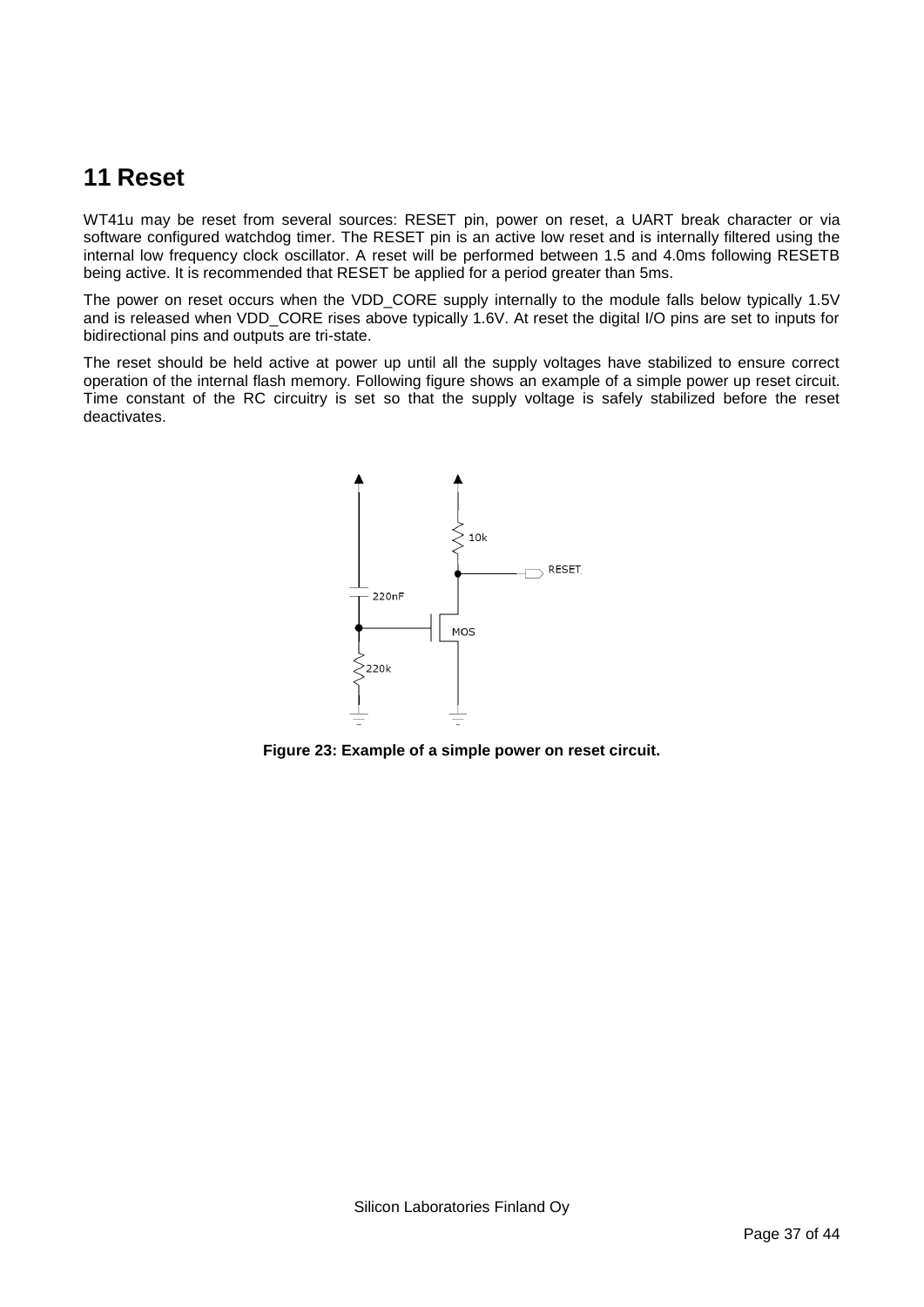# <span id="page-37-0"></span>11.1Pin States on Reset

| <b>Pad name</b> | <b>State</b>            |
|-----------------|-------------------------|
| PIO[7:2]        | Input, weak pull-down   |
| PCM_OUT         | 3-state, weak pull-down |
| PCM_IN          | Input, weak pull-down   |
| PCM_SYNC        | Input, weak pull-down   |
| PCM_CLK         | Input, weak pull-down   |
| UART_TX         | 3-state, weak pull-up   |
| UART_RX         | Input, weak pull-down   |
| UART_RTS        | 3-state, weak pull-up   |
| UART_CTS        | Input, weak pull-down   |
| USB+            | Input, weak pull-down   |
| USB-            | Input, weak pull-down   |
| SPI_CSB         | Input, weak pull-down   |
| SPI_CLK         | Input, weak pull-down   |
| SPI_MOSI        | Input, weak pull-down   |
| SPI_MISO        | 3-state, weak pull-down |
| AIO[1]          | Output, driving low     |

**Table 16: Pin States on Reset**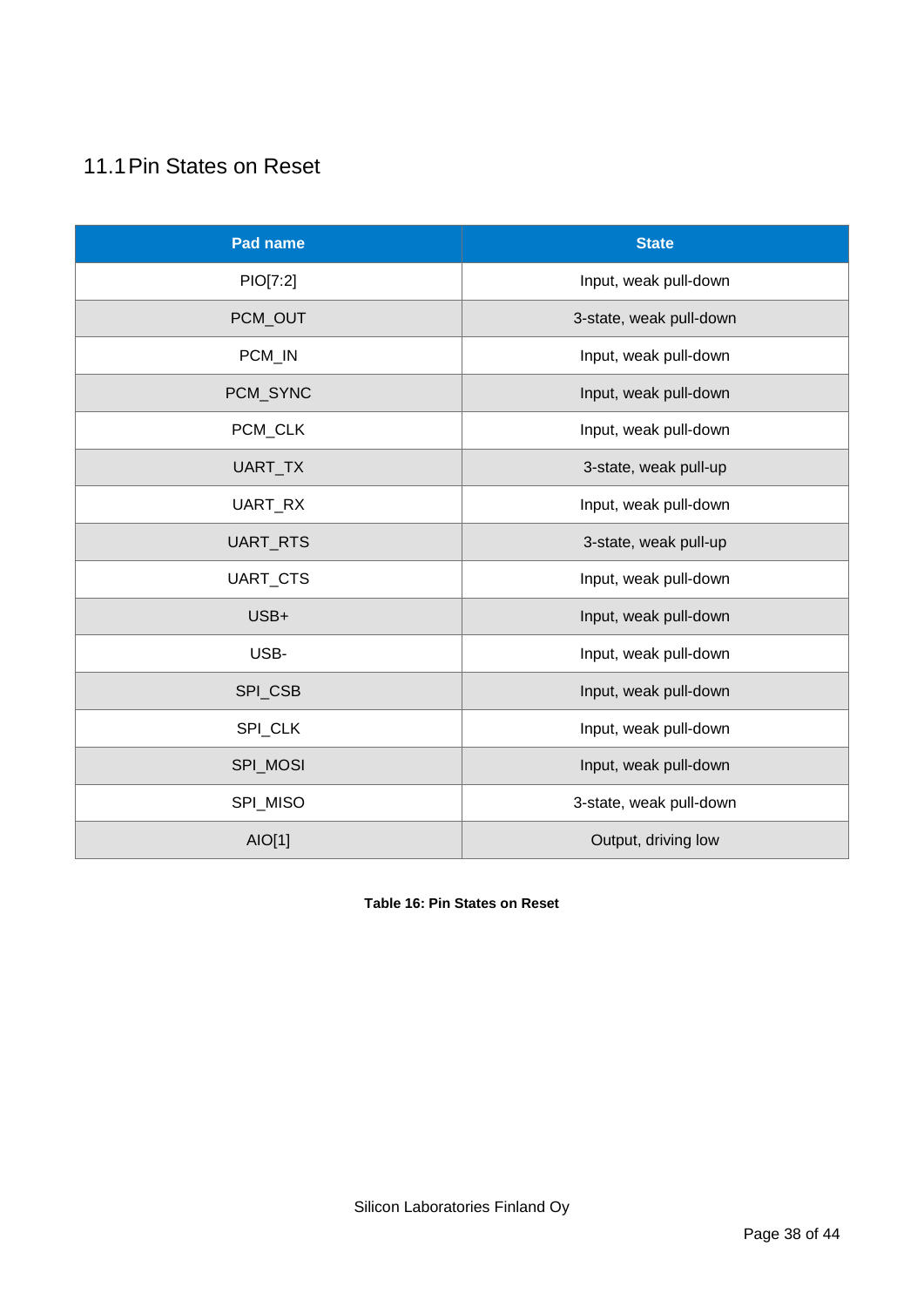# <span id="page-38-0"></span>**12 Certifications**

## <span id="page-38-1"></span>12.1Bluetooth

The WT41u is Bluetooth qualified and the declaration ID is B015141 (QDID 22298)

## <span id="page-38-2"></span>12.2 FCC

This device complies with Part 15 of the FCC Rules. Operation is subject to the following two conditions:

- 1. This device may not cause harmful interference, and
- 2. This device must accept any interference received, including interference that may cause undesirable operation.

Any changes or modifications not expressly approved by Silicon Labs could void the user's authority to operate the equipment.

#### **FCC RF Radiation Exposure Statement:**

This equipment complies with FCC radiation exposure limits set forth for an uncontrolled environment. End users must follow the specific operating instructions for satisfying RF exposure compliance. This transmitter meets both portable and mobile limits as demonstrated in the RF Exposure Analysis. This transmitter must not be co-located or operating in conjunction with any other antenna or transmitter except in accordance with FCC multi-transmitter product procedures. As long as the condition above is met, further transmitter testing will not be required. However, the OEM integrator is still responsible for testing their end-product for any additional compliance requirements required with this module installed (for example, digital device emissions, PC peripheral requirements, etc.).

#### **OEM Responsibilities to comply with FCC Regulations**

The WT41u Module has been certified for integration into products only by OEM integrators under the following condition:

- The antenna(s) must be installed such that a minimum separation distance of 42 mm is maintained between the radiator (antenna) and all persons at all times.
- The transmitter module must not be co-located or operating in conjunction with any other antenna or transmitter except in accordance with FCC multi-transmitter product procedures.

As long as the conditions above are met, further transmitter testing will not be required. However, the OEM integrator is still responsible for testing their end-product for any additional compliance requirements required with this module installed (for example, digital device emissions, PC peripheral requirements, etc.).

**Note:** In the event that this condition cannot be met (for certain configurations or co-location with another transmitter), then the FCC authorization is no longer considered valid and the FCC ID cannot be used on the final product. In these circumstances, the OEM integrator will be responsible for re-evaluating the end product (including the transmitter) and obtaining a separate FCC authorization.

#### **End Product Labeling**

The WT41u Module is labeled with its own FCC ID. If the FCC ID is not visible when the module is installed inside another device, then the outside of the device into which the module is installed must also display a label referring to the enclosed module. In that case, the final end product must be labeled in a visible area with the following:

#### **"Contains Transmitter Module FCC ID: QOQWT41u"**

or

**"Contains FCC ID: QOQWT41u"**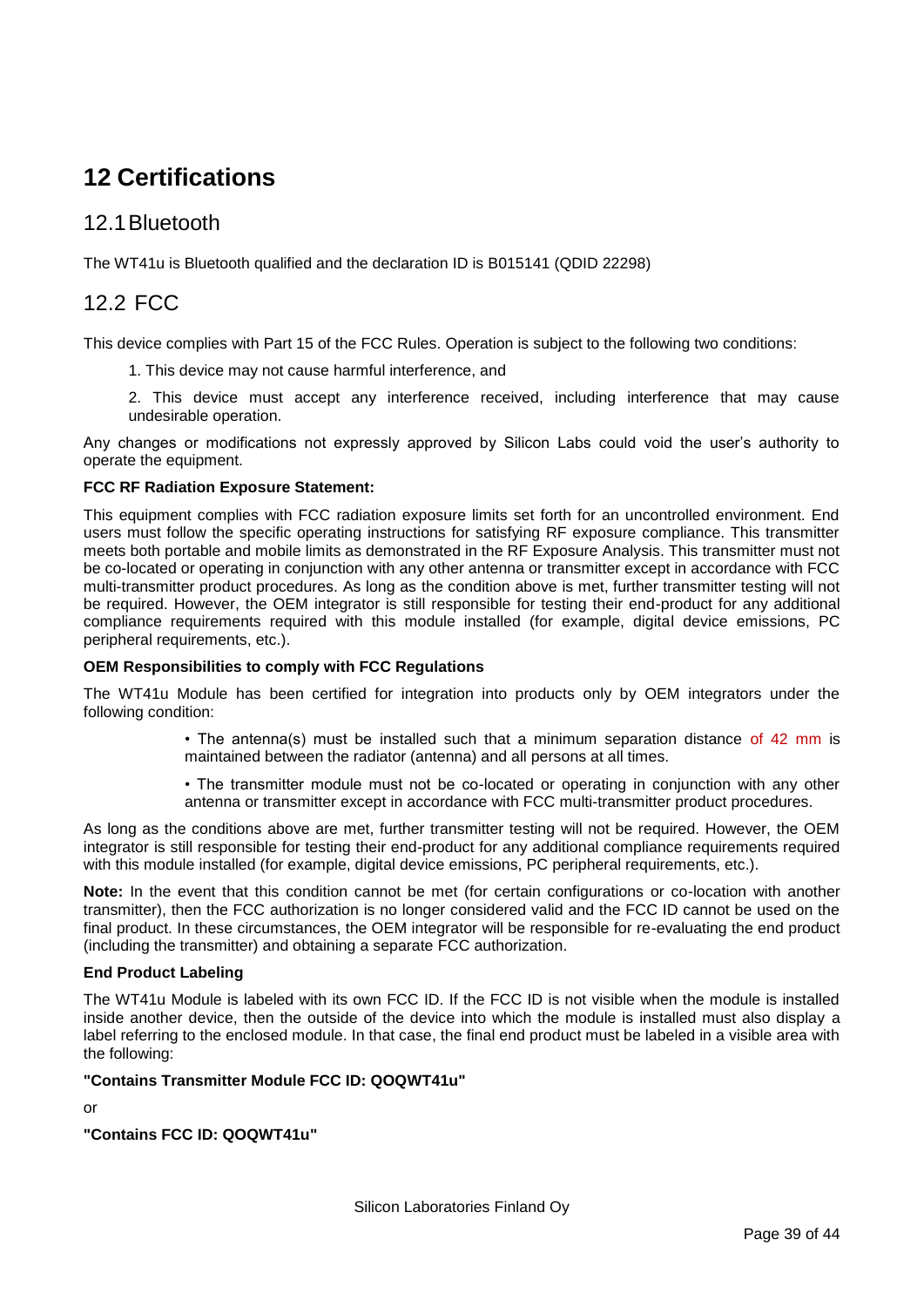The OEM integrator must not provide information to the end user regarding how to install or remove this RF module or change RF related parameters in the user manual of the end product.

# <span id="page-39-0"></span>12.3ISEDC

This radio transmitter (IC: 5123A-WT41U) has been approved by Industry Canada to operate with the embedded chip antenna. Other antenna types are strictly prohibited for use with this device.

This device complies with Industry Canada's license-exempt RSS standards. Operation is subject to the following two conditions:

1. This device may not cause interference; and

2. This device must accept any interference, including interference that may cause undesired operation of the device.

#### **RF Exposure Statement**

Exception from routine SAR evaluation limits are given in RSS-102 Issue 5. WT41u meets the given requirements when the minimum separation distance to human body 40 mm. RF exposure or SAR evaluation is not required when the separation distance is 40 mm or more. If the separation distance is less than 40 mm the OEM integrator is responsible for evaluating the SAR.

OEM Responsibilities to comply with IC Regulations The WT41u Module has been certified for integration into products only by OEM integrators under the following conditions:

• The antenna(s) must be installed such that a minimum separation distance of 40 mm is maintained between the radiator (antenna) and all persons at all times.

• The transmitter module must not be co-located or operating in conjunction with any other antenna or transmitter.

As long as the two conditions above are met, further transmitter testing will not be required. However, the OEM integrator is still responsible for testing their end-product for any additional compliance requirements required with this module installed (for example, digital device emissions, PC peripheral requirements, etc.).

**Note**: In the event that these conditions cannot be met (for certain configurations or co-location with another transmitter), then the IC authorization is no longer considered valid and the IC ID cannot be used on the final product. In these circumstances, the OEM integrator will be responsible for re-evaluating the end product (including the transmitter) and obtaining a separate IC authorization.

#### **End Product Labeling**

The WT41u module is labeled with its own IC ID. If the IC ID is not visible when the module is installed inside another device, then the outside of the device into which the module is installed must also display a label referring to the enclosed module. In that case, the final end product must be labeled in a visible area with the following:

#### **"Contains Transmitter Module IC: 5123A-WT41u"**

or

#### **"Contains IC: 5123A-WT41u"**

The OEM integrator has to be aware not to provide information to the end user regarding how to install or remove this RF module or change RF related parameters in the user manual of the end product.

#### <span id="page-39-1"></span>12.3.1 ISEDC (Français)

Cet émetteur radio (IC : 5123A-WT41u) a reçu l'approbation d'Industrie Canada pour une exploitation avec l'antenne puce incorporée. Il est strictement interdit d'utiliser d'autres types d'antenne avec cet appareil.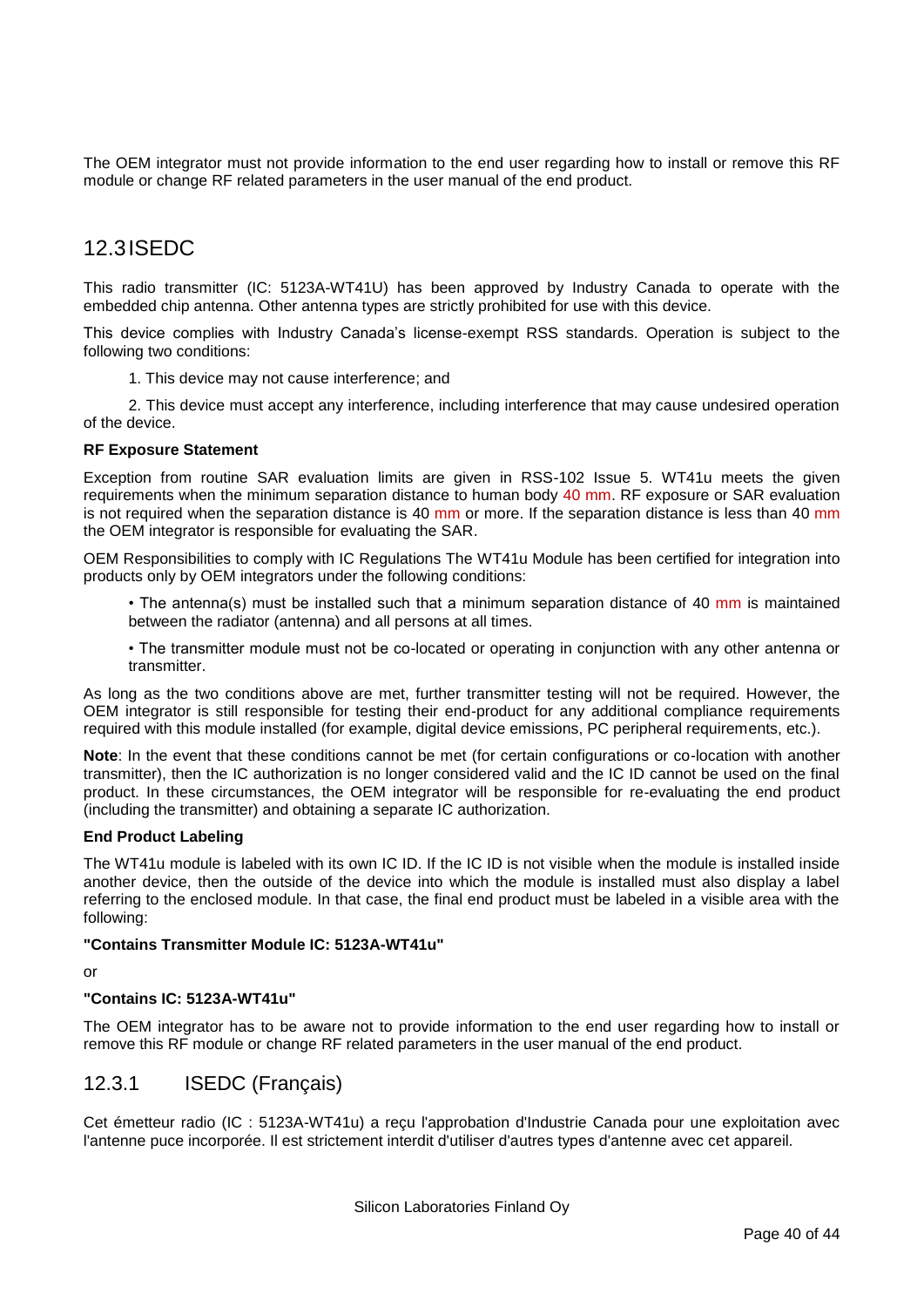Le présent appareil est conforme aux CNR d'Industrie Canada applicables aux appareils radio exempts de licence. L'exploitation est autorisée aux deux conditions suivantes:

1. L'appareil ne doit pas produire de brouillage; et

2. L'appareil doit accepter tout brouillage radioélectrique subi, même si le brouillage est susceptible de provoquer un fonctionnement non désiré de l'appareil.

#### **Déclaration relative à l'exposition aux radiofréquences (RF)**

Les limites applicables à l'exemption de l'évaluation courante du DAS sont énoncées dans le CNR 102, 5e édition. Le module Bluetooth WT41u répond aux exigences données quand la distance de séparation minimum par rapport au corps humain est de 40 mm. L'évaluation de l'exposition aux RF ou du DAS n'est pas requise quand la distance de séparation est de 40 mm ou plus. Si la distance de séparation est inférieure à 40 mm, il incombe à l'intégrateur FEO d'évaluer le DAS.

#### **Responsabilités du FEO ayant trait à la conformité avec les règlements IC**

Le Module Bluetooth WT41u a été certifié pour une intégration dans des produits uniquement par les intégrateurs FEO dans les conditions suivantes:

• La ou les antennes doivent être installées de telle façon qu'une distance de séparation minimum de 40 mm soit maintenue entre le radiateur (antenne) et toute personne à tout moment.

• Le module émetteur ne doit pas être installé au même endroit ou fonctionner conjointement avec toute autre antenne ou émetteur.

Dès lors que les deux conditions ci-dessus sont respectées, aucun test supplémentaire de l'émetteur n'est obligatoire. Cependant, il incombe toujours à l'intégrateur FEO de tester la conformité de son produit final visà-vis de toute exigence supplémentaire requise avec ce module installé (par exemple, émissions de dispositifs numériques, exigences relatives aux matériels périphériques PC, etc).

**Note:** S'il s'avère que ces conditions ne peuvent être respectées (pour certaines configurations ou la colocation avec un autre émetteur), alors l'autorisation IC n'est plus considérée comme valide et l'identifiant IC ne peut plus être employé sur le produit final. Dans ces circonstances, l'intégrateur FEO aura la responsabilité de réévaluer le produit final (y compris l'émetteur) et d'obtenir une autorisation IC distincte.

#### **Étiquetage du produit final**

L'étiquette du Module WT41u porte son propre identifiant IC. Si l'identifiant IC n'est pas visible quand le module est installé à l'intérieur d'un autre appareil, alors l'extérieur de l'appareil dans lequel le module est installé doit aussi porter une étiquette faisant référence au module qu'il contient. Dans ce cas, une étiquette comportant les informations suivantes doit être apposée sur une partie visible du produit final.

#### **"Contient le module émetteur IC: 5123A-WT41U"**

ou

#### **"Contient IC : 5123A-WT41U"**

L'intégrateur FEO doit être conscient de ne pas fournir d'informations à l'utilisateur final permettant d'installer ou de retirer ce module RF ou de changer les paramètres liés aux RF dans le mode d'emploi du produit final.

#### <span id="page-40-0"></span>12.4CE

The Declaration of Compliance and the test documentation can be consulted in [www.silabs.com.](http://www.silabs.com/)

Please note that every application using the WT41-A or WT41-N will need to perform the radio EMC tests on the end product according to EN 301 489-17.

RF exposure requirements must be verified in an end product assembly.

Test documentation and software for the EN 300 328 radiated spurious emissions testing can be requested from the Silicon Labs support.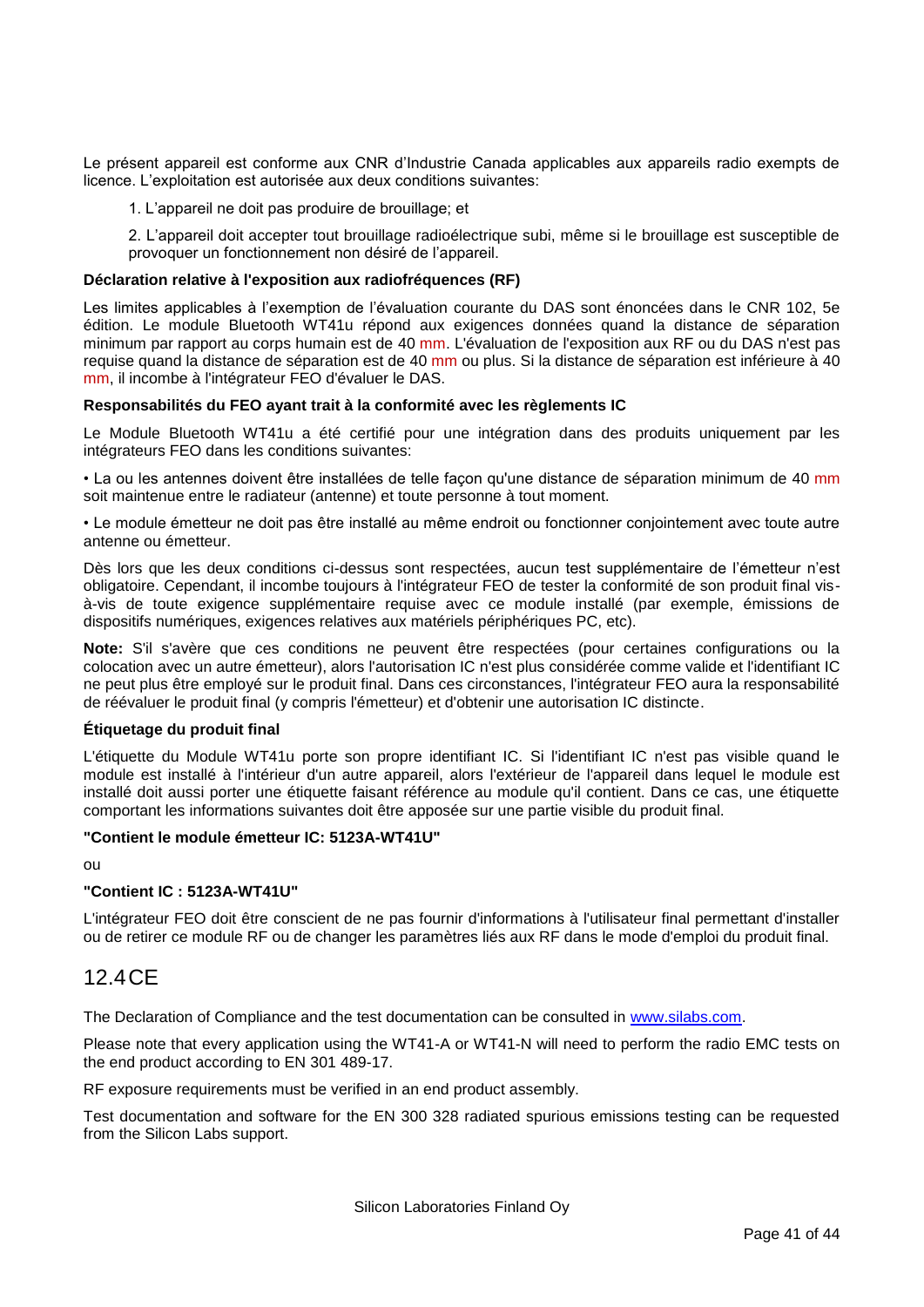## <span id="page-41-0"></span>12.5 MIC Japan

The WT41u module in certified for Japan. Certification number: 209-J00231 Since September 1, 2014 it is allowed (and highly recommended) that a manufacturer who integrates a radio module in their host equipment can place the certification mark and certification number (the same marking/number as depicted on the label of the radio module) on the outside of the host equipment. The certification mark and certification number must be placed close to the text in the Japanese language which is provided below. This change in the Radio Law has been made in order to enable users of the combination of host and radio module to verify if they are actually using a radio device which is approved for use in Japan.

当該機器には電波法に基づく、技術基準適合証明等を受けた特定無線設備を装着している。

Translation: "This equipment contains specified radio equipment that has been certified to the Technical Regulation Conformity Certification under the Radio Law."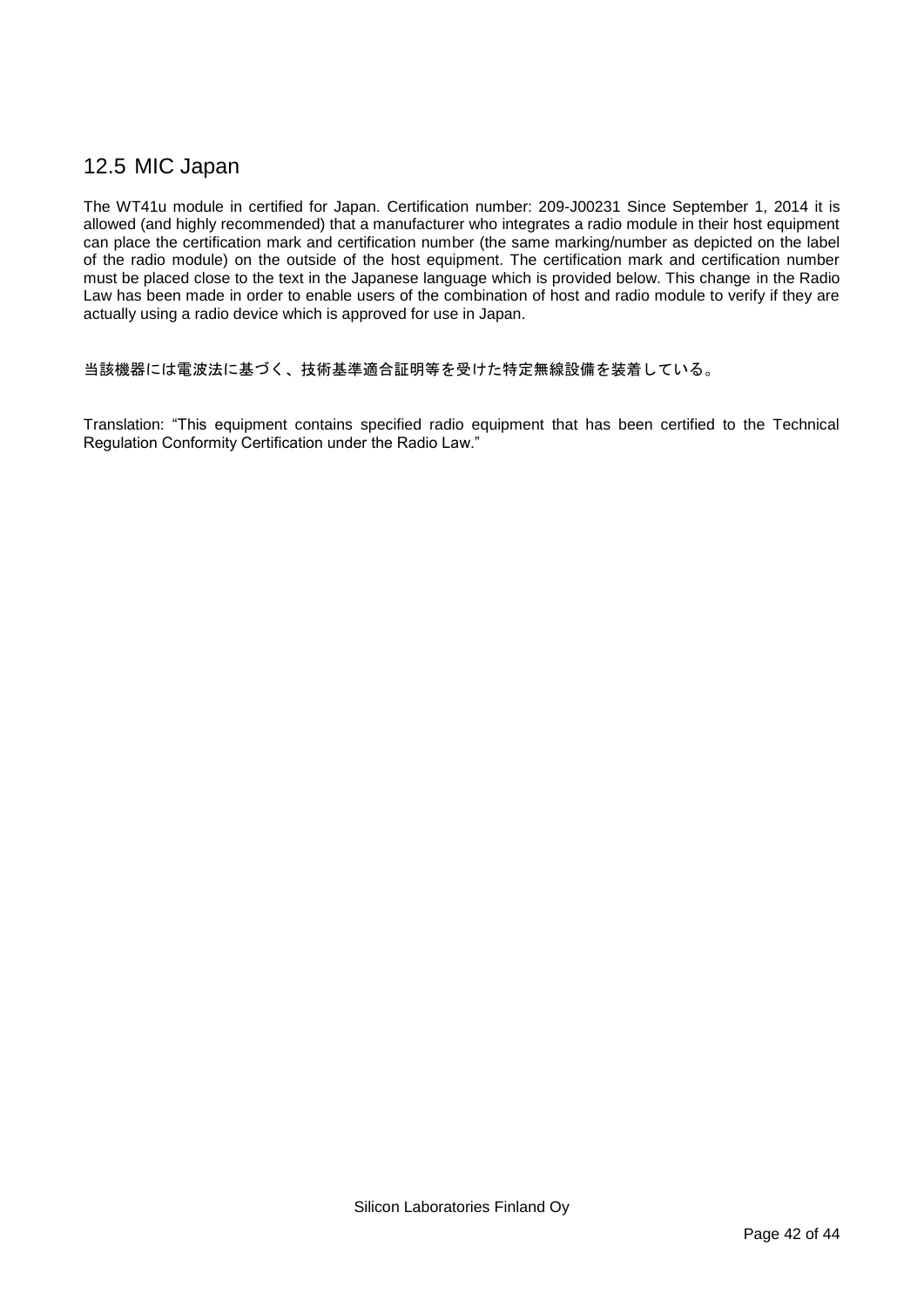# <span id="page-42-0"></span>12.6 Qualified Antenna Types for WT41u-E and WT41u-N

This device has been designed to operate with a standard 2.14 dBi dipole antenna. Any antenna of a different type or with a gain higher than 2.14 dBi is strictly prohibited for use with this device. Using an antenna of a different type or gain more than 2.14 dBi will require additional testing for FCC, CE and IC. The required antenna impedance is 50 Ω.

| <b>Antenna type</b> | <b>Maximum gain</b> |
|---------------------|---------------------|
| Dipole              | 2.14 dBi            |

#### **Table 17:** Qualified Antenna Types for WT41u-E/N

To reduce potential radio interference to other users, the antenna type and its gain should be so chosen that the equivalent isotropically radiated power (EIRP) is not more than that permitted for successful communication.

Any standard 2.14 dBi dipole antenna can be used without an additional application to FCC.

## <span id="page-42-1"></span>12.7Moisture Sensitivity Level (MSL)

Moisture sensitivity level (MSL) of this product is 3. For the handling instructions please refer to JEDEC J-STD-020 and JEDEC J-STD-033.

If baking is required, devices may be baked for 12 hours at 125°C +/-5°C for high temperature device containers.